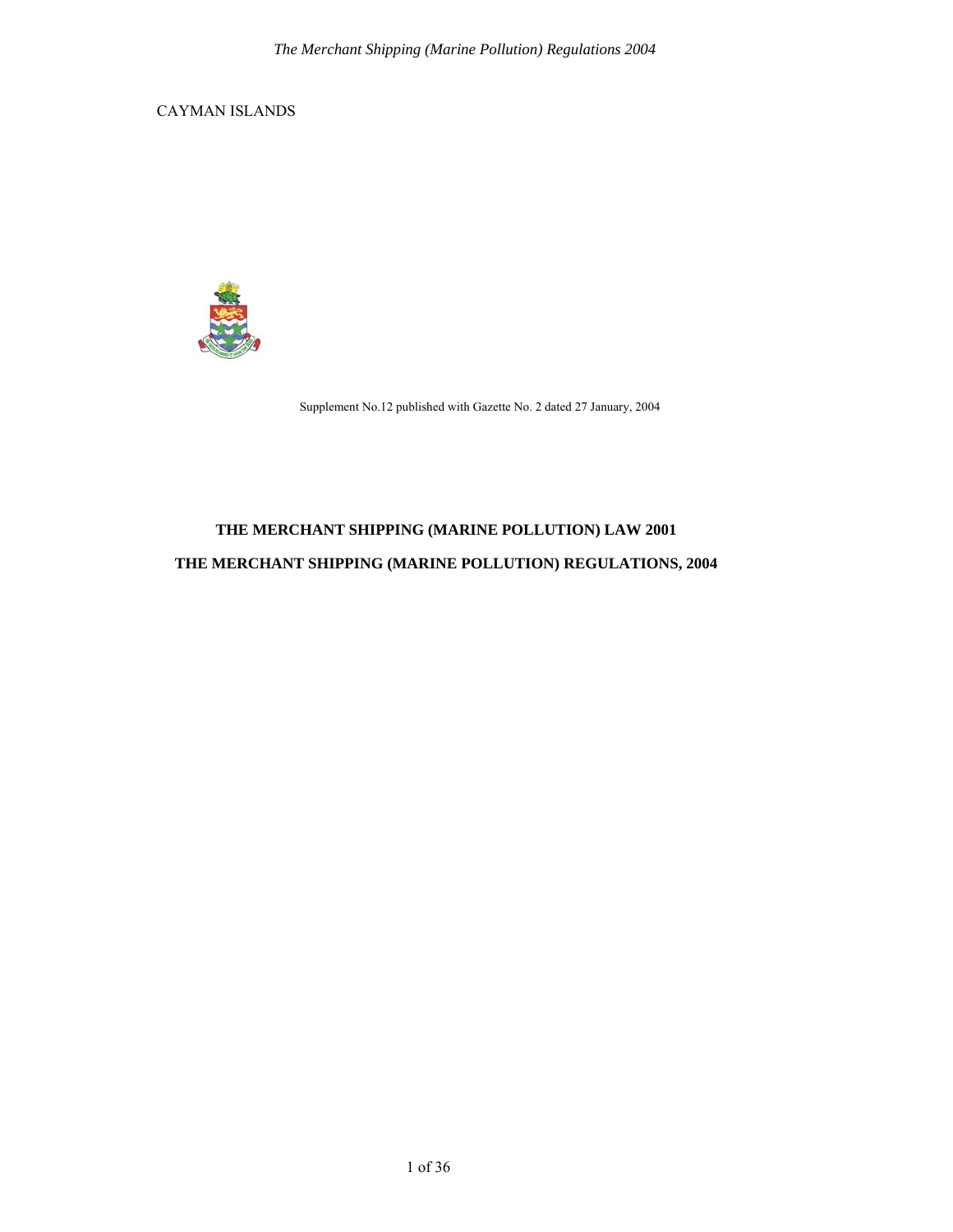## **ARRANGEMENT OF REGULATIONS**

## **[PART I](#page-3-0) - General**

- <span id="page-1-0"></span>1. [Citation](#page-3-1)
- 2. [Interpretation](#page-3-2)
- 3. [Applications and exemptions](#page-5-0)

## **[PART II](#page-5-1) - Requirements for Control of Operational Pollution**

- 4. [Oil filtering equipment and oil discharge monitoring and control system](#page-5-2)
- 5. [Retention of oil on board and control of discharge into the sea](#page-6-0)

## **[PART III](#page-8-0)** - **Requirements for the Segregation of Cargo**

- 6. [Interpretation of Part III](#page-8-1)
- 7. [Provision of segregated and dedicated clean ballast tanks and related requirements](#page-8-2)
- 8. [Protective location of segregated ballast spaces](#page-9-0)
- 9. [Requirements for oil tankers with dedicated clean ballast tanks](#page-10-0)
- 10. [Requirements for crude oil washing](#page-10-1)
- 11. [Existing oil tankers engaged in specific trades](#page-10-2)
- 12. [Existing oil tankers having special ballast arrangements](#page-11-0)
- 13. [Segregation of oil and water ballast and prohibition on carriage of oil in forepeak tanks](#page-11-1)
- 14. [Tanks for oil residue \(sludge\)](#page-11-2)
- 15. [Pumping, piping and discharge arrangements for dirty ballast water of oil tankers](#page-12-0)

## **[PART IV](#page-13-0) - Requirements for Minimising Oil Pollution from Oil Tankers due to Side and Bottom Damage**

- 16. [Interpretation](#page-13-1)
- 17. Limitation of size and arrangement of cargo tanks
- 18. Subdivision and stability

## **[PART V](#page-15-0)** - **Improved Requirements for the Design and Construction of Oil Tankers Against Oil Pollution in the Event of Collision or Stranding**

- 19. [New oil tankers \(building contracts on or after 5th July 1993\)](#page-15-1)
- 20. [Existing oil tankers \(building contracts before 6th July 1993\)](#page-15-2)

## **[PART VI](#page-17-0) – Prevention of Pollution Arising from an Oil Pollution Incident**

21. [Shipboard oil pollution emergency plan](#page-17-1) 

## **[PART VII](#page-17-2) – Intact Stability of Oil Tankers of 5,000 Tons Deadweight and above**

22. [Intact stability of Oil Tankers of 5,000 tons deadweight and above](#page-17-3) 

## **[PART VIII-](#page-18-0) Repeal**

23. [Repeal of Regulations](#page-18-1)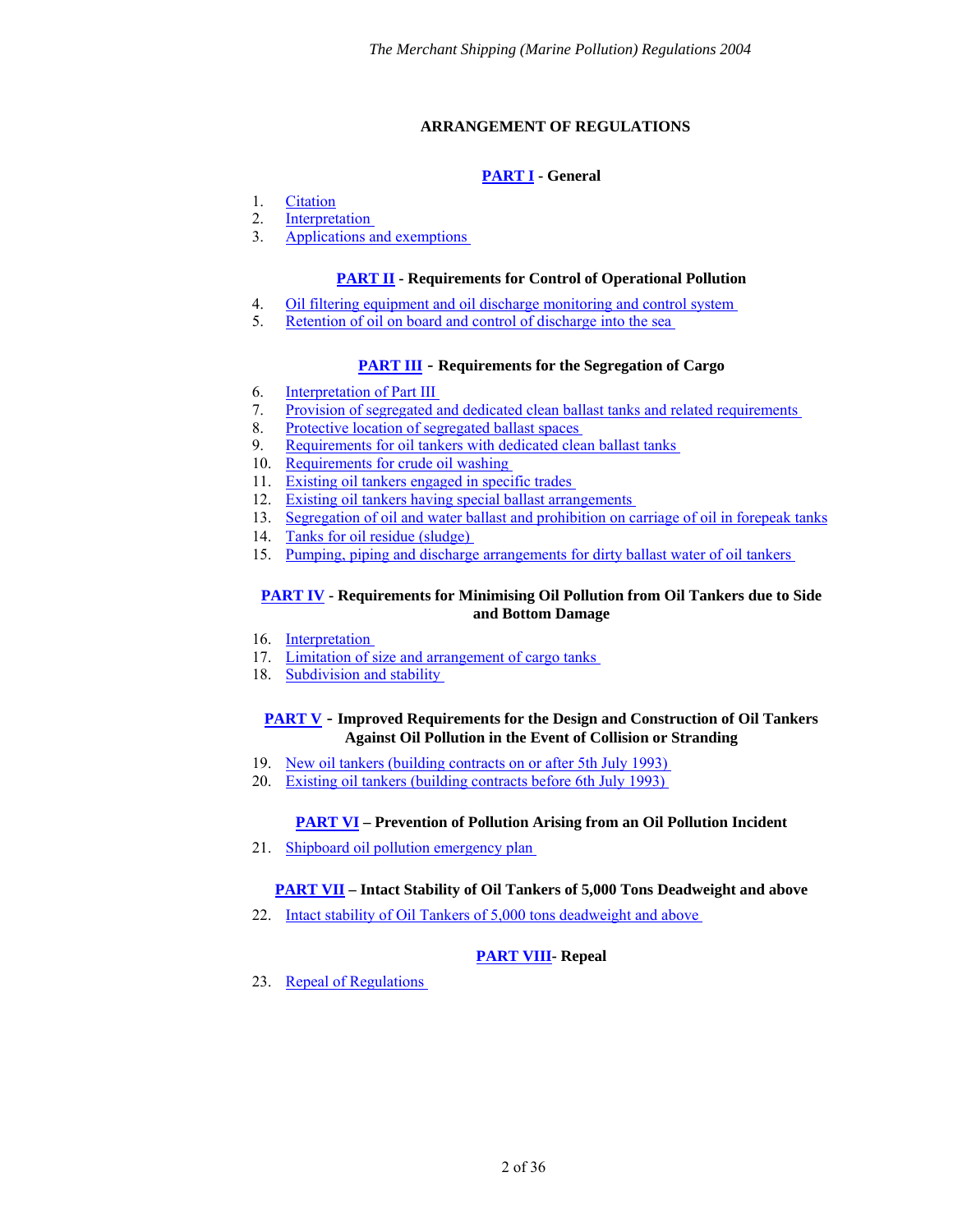## **[SCHEDULES](#page-19-0)**

| <b>First Schedule</b>  | Protective Location of Ballast Spaces                                                                                  |
|------------------------|------------------------------------------------------------------------------------------------------------------------|
| <b>Second Schedule</b> | Oil Residues - Standard Dimensions of Flanges For Discharge<br>Connections                                             |
| <b>Third Schedule</b>  | Specifications for the Design, Installation and Operation of a Part-Flow<br>System for Control of Overboard Discharges |
| <b>Fourth Schedule</b> | "Side And Bottom Damage" and "Hypothetical Out-Flow of Oil"                                                            |
| <b>Fifth Schedule</b>  | Subdivision and Stability Criteria                                                                                     |
| <b>Sixth Schedule</b>  | Protection of Cargo Spaces by Ballast Tanks or Spaces other than Cargo<br>and Fuel Oil                                 |
|                        | Seventh Schedule Calculation of Hydrostatic Pressure                                                                   |
| <b>Eighth Schedule</b> | Height of Double Bottoms in Tankers of less than 5,000 Tons<br>Deadweight                                              |
| Ninth Schedule         | Intact Stability for Oil Tankers of 5,000 Tons Deadweight or more                                                      |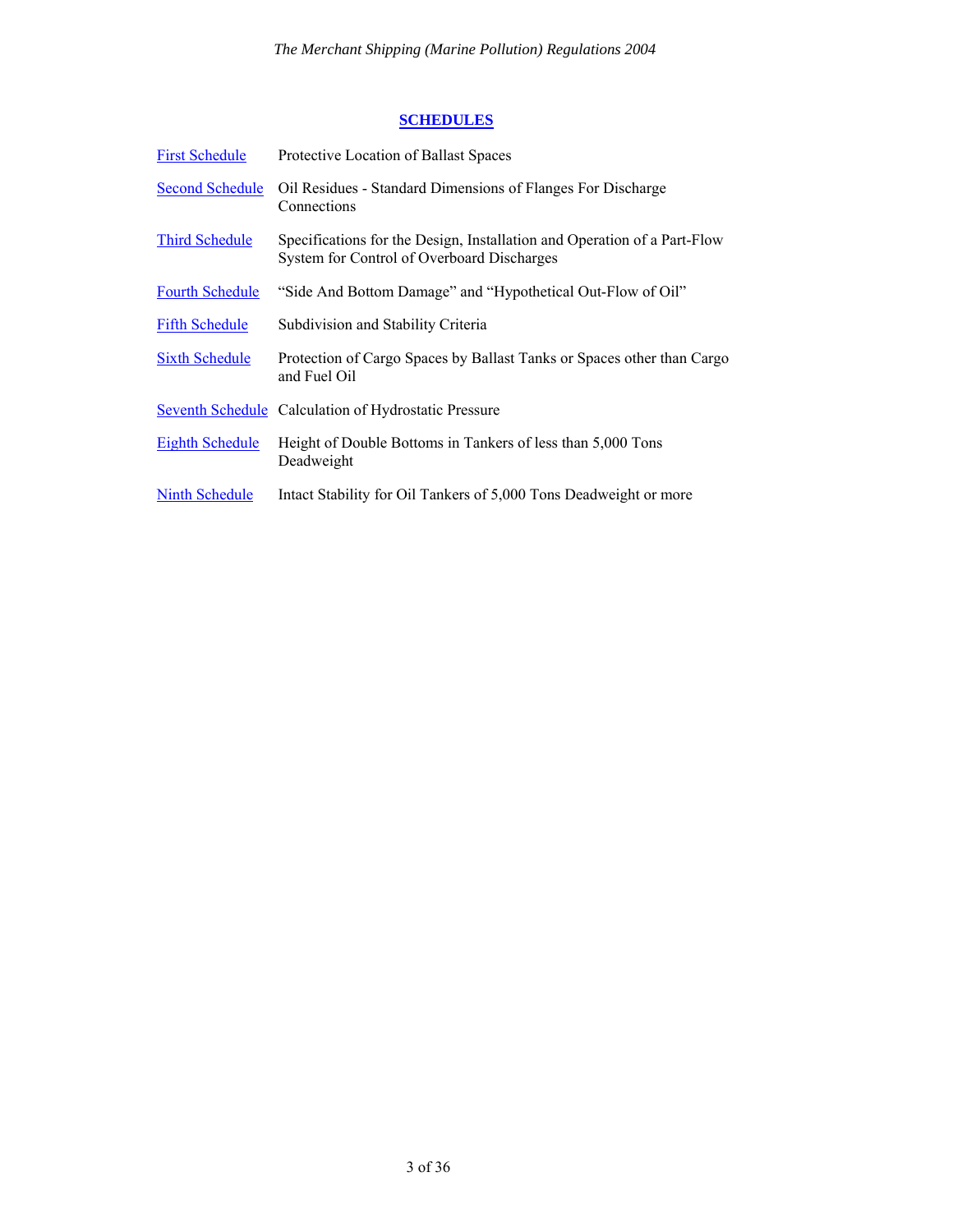## **THE MERCHANT SHIPPING LAW (2001 REVISION)**

## **THE MERCHANT SHIPPING (TONNAGE) REGULATIONS, 2002**

The Governor, in exercise of the powers conferred on him by section 73 of the Merchant Shipping (Marine Pollution) Law, 2001, makes the following Regulations:

#### **PART I - General**

<span id="page-3-1"></span><span id="page-3-0"></span>Citation 1. These Regulations may be cited as the Merchant Shipping (Tonnage) Regulations, 2002.

<span id="page-3-2"></span>2. In these Regulations, unless the context otherwise requires- Interpretation

"amidships" means at the middle of the length ;

"area" in relation to a ship shall be calculated in all cases to moulded lines;

"breadth" or "B" means the maximum breadth of the ship, measured amidships to the moulded line of the frame in a ship with a metal shell and to the outer surface of the hull in a ship with a shell of any other material, measured in metres;

"centre tank" means any tank inboard of a longitudinal bulkhead;

"Certifying Authority" means the Director or a surveyor or organization authorised under section 43 of the Law;

"deadweight" or "DW" means the difference in metric tons between the displacement of a ship in water of a specific gravity of 1.025 at the load waterline corresponding to the assigned summer freeboard and the lightweight of the ship;

"existing ship", without prejudice to regulation 6(2), means a ship which is not a new ship;

"filtering equipment" mean filters or any combination of separators and filters which are designed to produce effluent containing not more than 15 parts per million of oil;

"flag state" means the state whose flag a ship is entitled to fly;

"forward and after perpendiculars" shall be taken at the forward and after ends of the length and the forward perpendicular shall coincide with the foreside of the stem on the waterline on which the length is measured;

"Government ship" has the meaning given in section 2(1) of the Merchant Shipping Law, (2001 Revision);

"gross tonnage" means the gross tonnage as determined under the International Convention on Tonnage Measurement, 1969, as amended, or under regulations relating to tonnage measurement made under the Merchant Shipping Law (2001 Revision), the ship has alternative tonnages, means the larger of those tonnages;

"Guidelines and Specifications for Oil Discharge Monitoring and Control Systems for Oil Tankers" means Resolution A496(XII) adopted by the Organization and contained in the 1987 Edition of Oily Water Separators and Monitoring Equipment, published by the Organization;

"Law" means the Merchant Shipping (Marine Pollution) Law, 2001;

"length" or "L" means 96 percent of the total length on a waterline at 85 percent of the least moulded depth measured from the top of the keel, or the length from the foreside of the stem to the axis of the rudder stock on that waterline, if that be greater, and in ships designed with a rake of keel the waterline on which this length is measured shall be parallel to the designed waterline; the length shall be measured in metres;

"lightweight" means the displacement of a ship in metric tons without cargo, fuel, lubricating oil, ballast water, fresh water and feed water in tanks, consumable stores, and passengers and crew and their effects;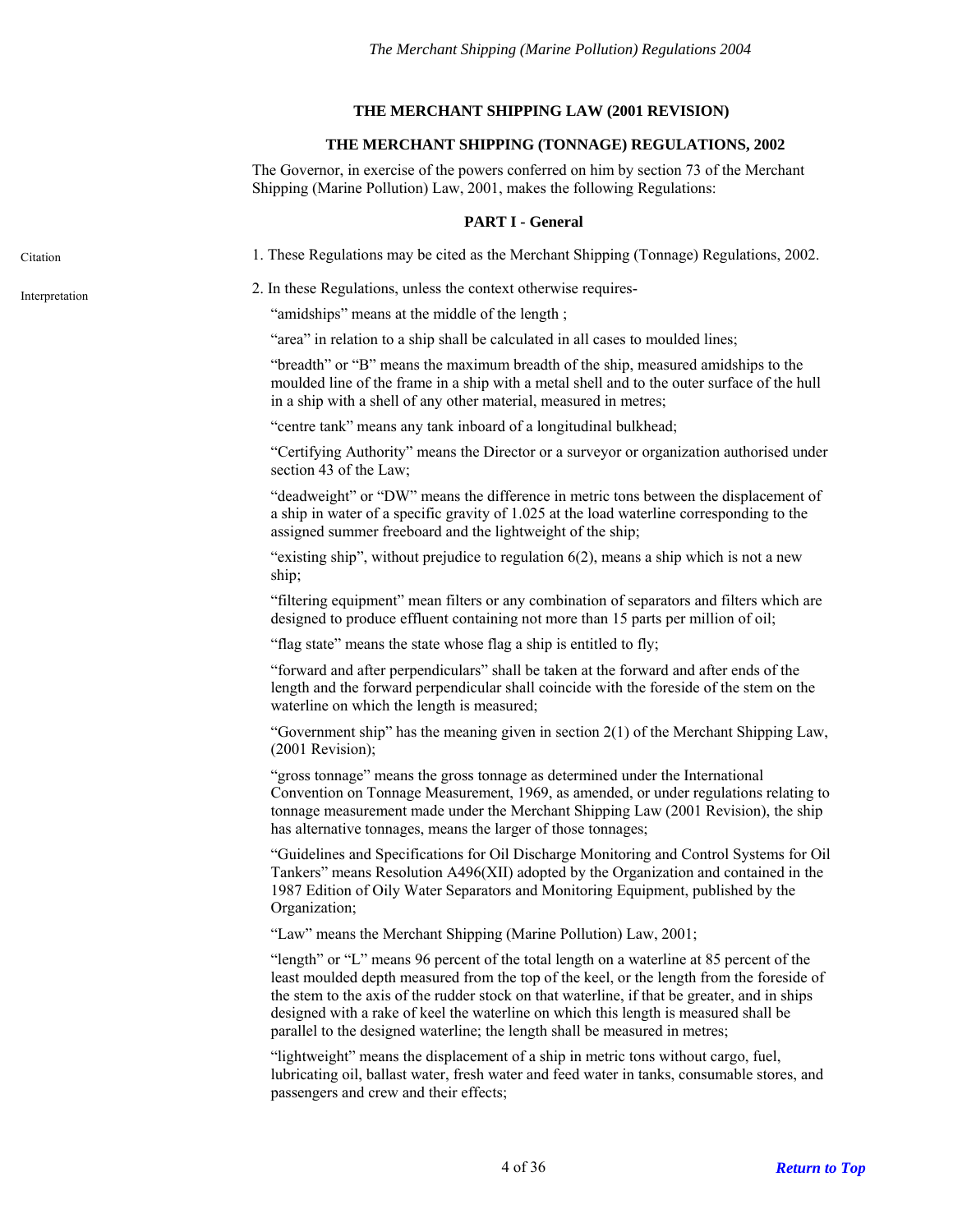"major conversion" means a conversion of an existing ship-

(a) which substantially alters the dimensions or carrying capacity of the ship;

(b) which changes the type of the ship;

(c) the intent of which, in the opinion of the Director, is substantially to prolong its life; or

(d) which otherwise so alters the ship that, if it were a new ship, it would become

subject to the relevant provisions of MARPOL not applicable to it as an existing ship,

but conversion of-

(e) an existing oil tanker of 20,000 tons deadweight and above to meet the requirements of regulation 7; or

(f) an existing oil tanker to meet the requirements of regulation 20, shall not be deemed to constitute a major conversion;

"new ship", except as provided in regulation  $6(1)$ , means a ship-

(a) for which the building contract was placed after 31st December 1975; (b) in the absence of a building contract, the keel of which was laid or which was at a similar stage of construction after 30th June 1976;

(c) the delivery of which is after 31st December 1979; or

(d) which has undergone a major conversion-

- (i) for which the contract was placed after 31st December 1975;
- (ii) in the absence of a contract, the construction work of which was begun after 30th June 1976; or
- (iii) which is or was completed after 31st December 1979;

"Oil Record Book" means the Oil Record Book referred to in section 69 of the Law;

"permeability" of a space means the ratio of the volume within that space which is assumed to be occupied by water to the total volume of that space;

"product carrier" means an oil tanker engaged in the trade of carrying oil other than crude oil;

"Recommendations on International Performance and Test Specifications for Oily Water Separating Equipment and Oil Content Meters" means Resolution A393(XI) of that title adopted by the Organization as modified, by the Marine Environment Protection Committee's Resolution 60(33) contained in the 1987 Edition of Oily Water Separators and Monitoring Equipment published by the Organization;

"separating equipment" means either separators or filters, or any combination of them, which are designed to produce effluent containing not more than 100 parts per million of oil;

"Specifications for Oil Tankers with Dedicated Clean Ballast Tanks" means the Organization's Resolution Number A495 (XII) contained in the 1982 Edition of Dedicated Clean Ballast Tanks published by the Organization;

"Specifications for Oil/Water Interface Detectors" means the Organization's Resolution Number MEPC 5(XIII), contained in the 1987 Edition of Oily Water Separators and Monitoring Equipment, published by the Organization;

"Specifications for the Design, Operation and Control of Crude Oil Washing Systems", means the Organization's Resolution Number A446(XI) contained in the 1983 Edition of Crude Oil Washing Systems, published by the Organization; "tank" means an enclosed space which is formed by the permanent structure of a ship and which is designed for the carriage of liquid in bulk;

"volume" in relation to a ship shall be calculated in all cases to moulded lines; And

"wing tank" means any tank adjacent to the side shell plating.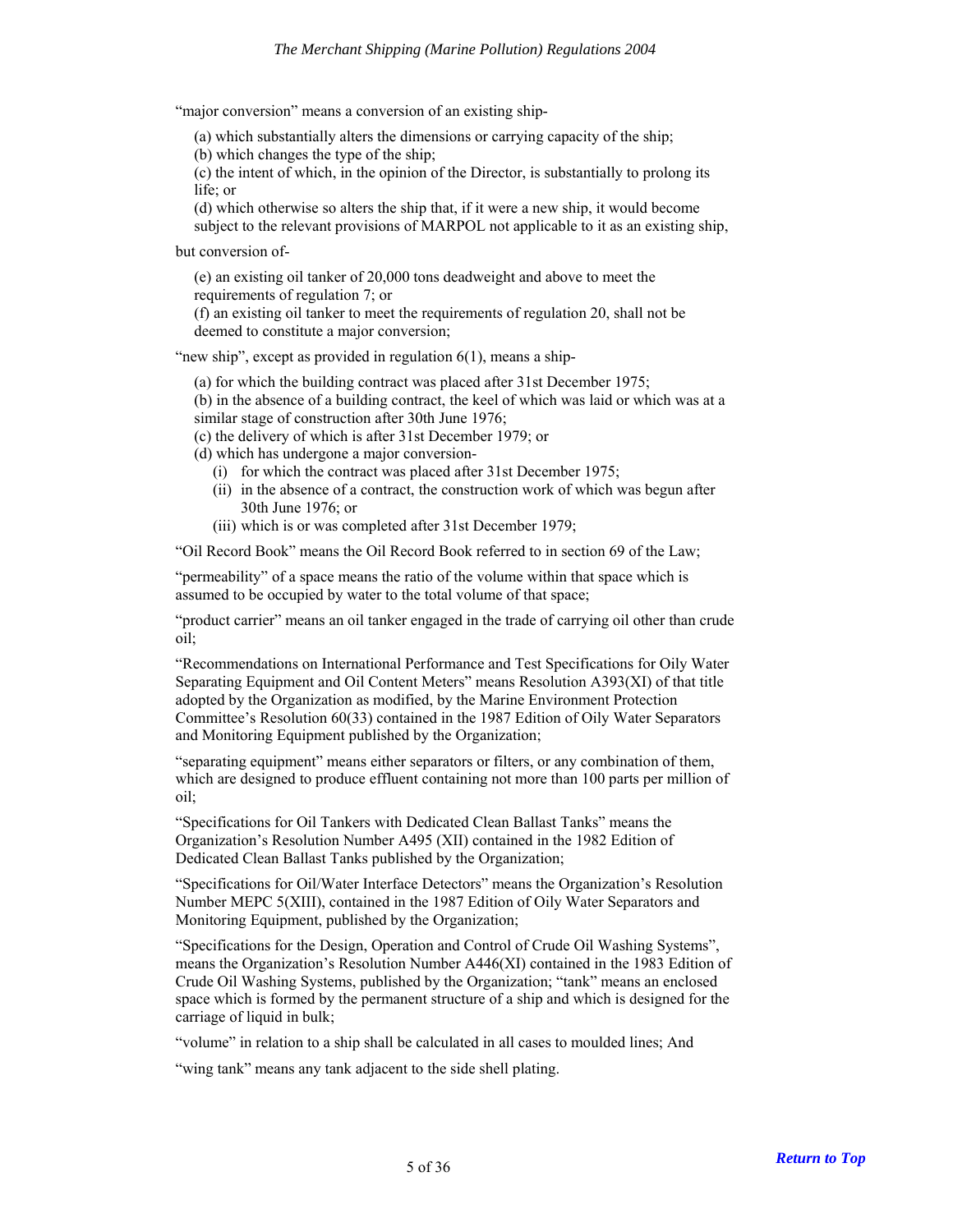(2) In these Regulations references to publications of the Organization include references to amendments thereto or replacements thereof.

<span id="page-5-0"></span>Applications and 3. (1) Unless expressly provided otherwise, these Regulations apply to-

exemptions (a) Cayman Islands ships;

(b) other ships while they are within the Islands or Cayman Islands protected waters; and (c) Government ships as defined in section 2(1) of the Merchant Shipping Law, (2001 Revision).

(2) These Regulations do not apply to a warship, naval auxiliary or other ship owned or operated by a State and used, for the time being, only on government non-commercial service.

(3) The Director may exempt a ship of a new type whose constructional features are such as to render the application of the regulations relating to construction and equipment unreasonable or impracticable from those provisions, provided that the construction and equipment of that ship provide equivalent protection against pollution by oil, having regard to the service for which it is intended, and particulars of any such exemption granted by the Director shall be indicated in the IOPP Certificate.

(4) In ships, other than oil tankers, fitted with cargo spaces which are constructed and used to carry oil in bulk of an aggregate capacity of 200 cubic metres or more, the requirements of regulations  $5(1)$ ,  $(2)$  and  $(3)$ ,  $13$ ,  $15$  and  $17(4)$  for oil tankers shall also apply to the construction and operation of these spaces, except that where such aggregate capacity is less than 1,000 cubic metres it shall be sufficient to comply with the requirements of regulation 5(4) as if they applied to the ship in lieu of those of regulations  $5(1)$ ,  $(2)$  and  $(3)$ .

(5) The Director may grant exemptions from all or any of these Regulations, as may be specified in the exemption, for classes of ships or individual ships on such terms, if any, as he may so specify and may, subject to giving reasonable notice, alter or cancel any such exemption.

## **PART II - Requirements for Control of Operational Pollution**

4. (1) Subject to paragraph (3), every ship of 400 gross tonnage and above but less than 10,000 gross tonnage shall be fitted with oil filtering equipment complying with paragraph (5); and any such ship which carries ballast water in its bunker fuel tanks shall, in addition-

- (a) (i) be provided with an alarm device and the means for automatically stopping the discharge of oily mixtures when the oil content in the effluent exceeds 15 parts per million complying with the specifications referred to in paragraph (6); and
	- (ii) not discharge such ballast water into the sea unless using that equipment and a record of any such discharge shall be made in the Oil Record Book; or

(b) discharge the ballast water to reception facilities.

(2) Subject to paragraph (3), every ship which is of 10,000 gross tonnage and above shall be provided with-

(a) oil filtering equipment complying with paragraph (5); and

(b) oil content measuring equipment fitted with a 15 parts per million alarm device and with arrangements for automatically stopping the discharge of oily mixtures when the oil content in the effluent exceeds 15 parts per million, both complying with paragraph (6).

(3) The Director may waive the requirements in paragraphs (1) and (2) if a ship is engaged exclusively on voyages within special areas and-

(a) it is fitted with a holding tank having a volume adequate for the retention on board of all oily bilge water;

<span id="page-5-2"></span><span id="page-5-1"></span>Oil filtering equipment and oil discharge monitoring and control system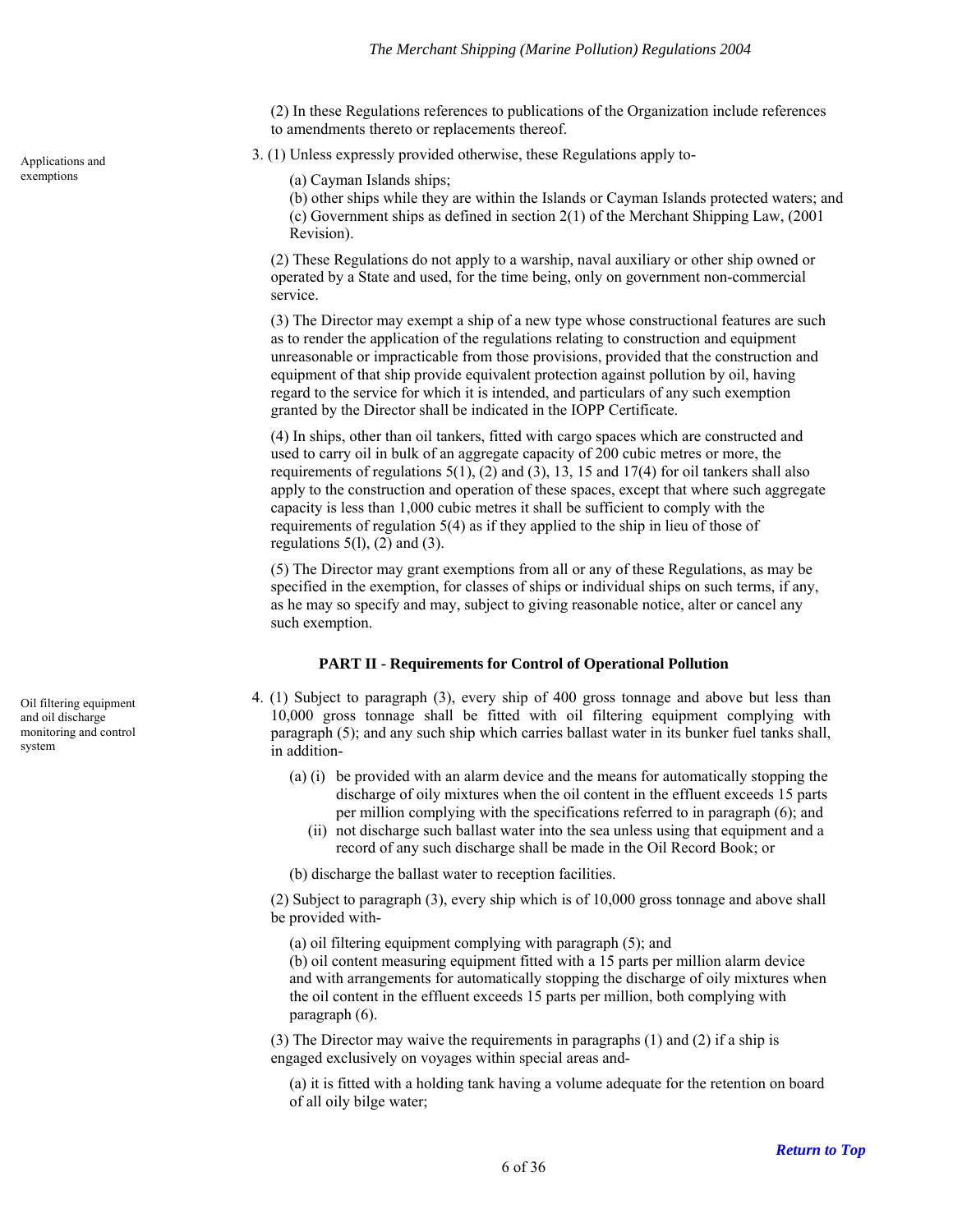(b) all oily bilge water is retained on board for subsequent discharge to reception facilities;

(c) adequate reception facilities are available to receive such oily, bilge water in a sufficient number of ports or terminals that the ship calls at;

(d) the IOPP Certificate, when required, is endorsed to the effect that the ship is

exclusively engaged on voyages within special areas; and

(e) the relevant entries are recorded in the Oil Record Book.

(4) Every ship which is of less than 400 gross tonnage shall, so far as reasonably practicable be constructed to ensure that oil or oily mixtures are retained on board and discharged to reception facilities or, if oil or oily mixtures are to be discharged into the sea, are so discharged in accordance with the requirements of section 55(3) of the Law.

(5) Oil filtering equipment shall be of an approved design in accordance with the specification for such equipment set out in the Recommendations on International Performance and Test Specifications for Oily Water Separating Equipment and Oil Content Meters.

(6) Oil content measuring equipment and alarm devices shall be of an approved design in accordance with the specification for such equipment set out in the Recommendations on International Performance and Test Specifications for Oily Water Separating Equipment and Oil Content Meters, and the arrangements for automatically stopping a discharge shall be of an approved design.

5. (1) Subject to paragraphs (11) and (12), oil tankers of 150 gross tonnage and above shall comply with the requirements of paragraphs (2) and (3).

(2) Adequate means shall be provided for cleaning the cargo tanks and transferring the dirty ballast residues and tank washings from the cargo tanks into a slop tank and in existing oil tankers, any cargo tank may be designated as a slop tank.

(3) Arrangements shall be provided to transfer the oil waste into a slop tank or combination of slop tanks in such a way that effluent discharges into the sea will be such as to comply with section  $54(1)$ ,  $(2)$  and  $(4)$  of the Law.

(4) The slop tank or combination of slop tanks provided shall have sufficient capacity to retain the slops generated by tank washings, oil residues and dirty ballast residues, and that capacity shall be not less than 3 percent of the cargo oil carrying capacity of the ship unless-

(a) segregated ballast tanks or dedicated clean ballast tanks are provided in accordance with regulation 7, or a cargo tank cleaning system using crude oil washing in accordance with regulation 10, when the total capacity of the slop tank or tanks may be reduced to 2 percent of the oil carrying capacity of the ship; or (b) in the case of combination carriers, the oil cargo is carried in tanks with smooth walls, when the said total capacity may be reduced to 1 percent of the oil carrying capacity of the ship, and, where the tank washing arrangements are such that, once the slop tank or tanks are charged with washing water, this water shall be sufficient for the tank washing and, where applicable, for providing the driving fluid for the pumps (including eductors) without the introduction of additional water into the system, in which case the figures of 3 percent, 2 percent and 1 percent referred to in this paragraph may be reduced to 2 percent, 1.5 percent and 0.8 percent, respectively.

(5) Slop tanks shall be so designed, particularly as regards the position of inlets, outlets, baffles or weirs (where fitted), as to avoid excessive turbulence and entrainment of oil or emulsion with water, and new oil tankers of 70,000 tons deadweight and above shall be provided with at least two slop tanks.

<span id="page-6-0"></span>Retention of oil on board and control of discharge into the sea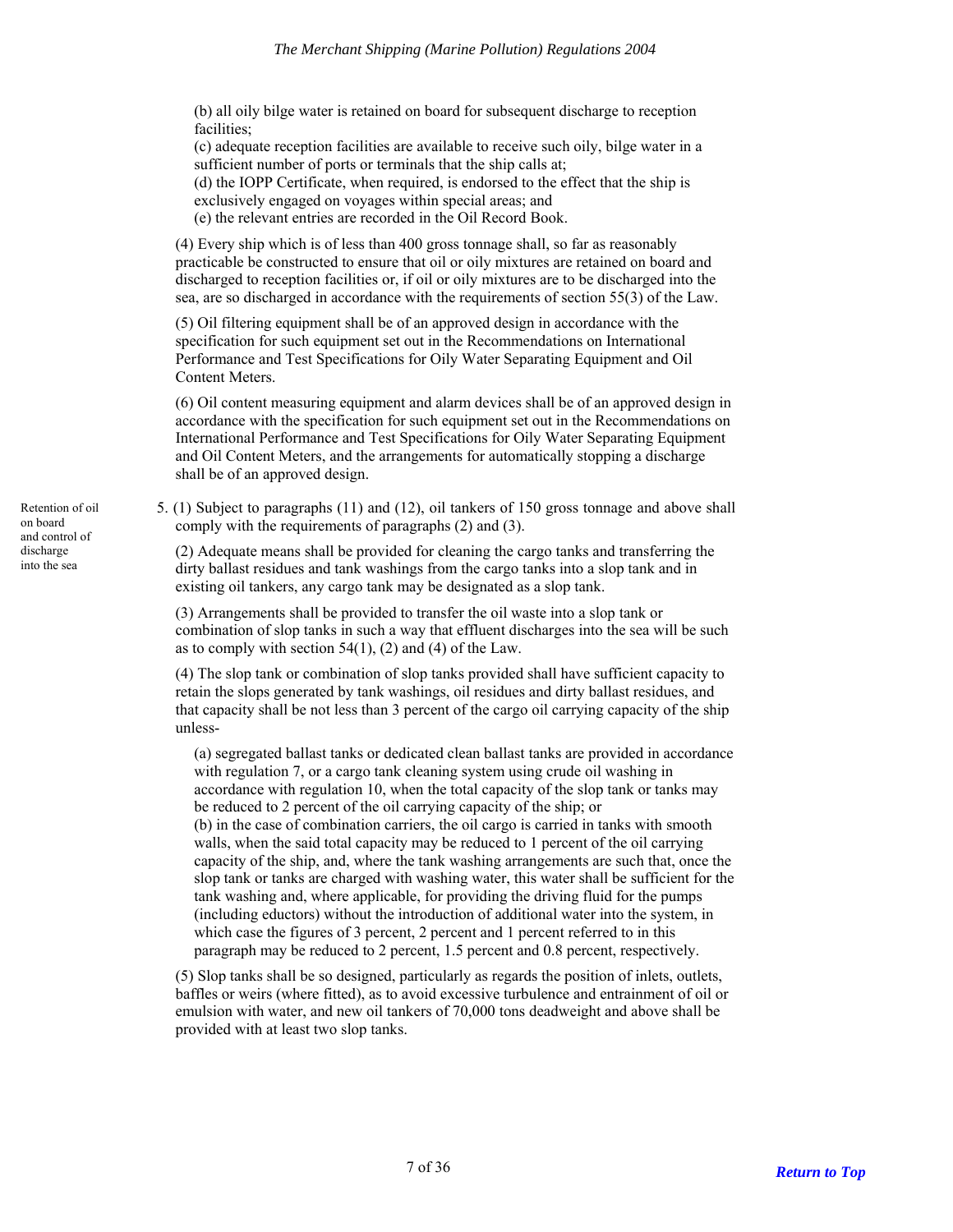(6) An oil discharge monitoring and control system of an approved design shall be fitted, which shall be-

(a) designed and installed in accordance with the Guidelines and Specifications for Oil Discharge Monitoring and Control Systems for Oil Tankers;

(b) fitted with a recording device to provide, unless otherwise required by the Guidelines and Specifications referred to in subparagraph (a), a continuous record of the discharge of oil in litres per mile and the total quantity of oil discharged or, in lieu of the total quantity of oil discharged, the oil content and rate of discharge of the effluent, and the record shall be identifiable as to the time and date and be kept for at least three years; and

(c) brought into operation when there is a discharge of effluent into the sea and shall be such as to ensure that any discharge of oily mixture is, unless otherwise permitted by the Guidelines and Specifications referred to in subparagraph (a), automatically stopped when the instantaneous rate of discharge of oil exceeds 30 litres per nautical mile.

(7) On any failure of the oil discharge monitoring and control system referred to in paragraph (6)-

(a) the discharge shall be stopped and the failure noted in the Oil Record Book. (b) a manually operated alternative system shall be provided and may be used in the event of such a failure, but the defective unit shall be made operable as soon as possible; and

(c) where a tanker with a defective unit is within the Islands or the territorial seas thereof, the Director may allow the tanker to undertake one ballast voyage before proceeding to a repair port.

(8) Effective oil/water interface detectors, of a design approved in accordance with the Specifications for Oil/Water Interface Detectors, shall be provided for the rapid and accurate determination of the oil/water interface in slop tanks and in other tanks where the separation of oil and water is effected and from which it is intended to discharge effluent direct into the sea.

(9) Approved instruction manuals on the operation and maintenance of the various components comprising the oil discharge monitoring and control system shall be provided and the manuals shall contain information on manual as well as automatic operation and shall be so drawn up as to ensure that at no time will oil be discharged except in compliance with the conditions specified in section  $54(1)$ , (2) and (4) of the Law.

(10) Oil tankers of less than 150 gross tonnage in pursuance of section 54(1), (2) and (4) of the Law shall-

(a) retain oil and all contaminated washings on board for subsequent discharge to reception facilities;

(b) record in the Oil Record Book the total quantity of oil and water used for washing and returned to a storage or slop tank; and

(c) discharge the total quantity of oil and water referred to in subparagraph (b) to reception facilities unless adequate arrangements are made to ensure that effluent which is discharged into the sea is effectively monitored in compliance with section 54(1), (2) and (4) of the Law.

(11) (a) paragraphs (1) to (9) shall not apply to an oil tanker which is engaged exclusively on voyages of 72 hours or less in duration and within 50 nautical miles of the nearest land, provided that-

- (i) the oil tanker is engaged exclusively in trade between ports or terminals within the Islands;
- (ii) the oil tanker retains on board all oily-mixtures for subsequent discharge to reception facilities; and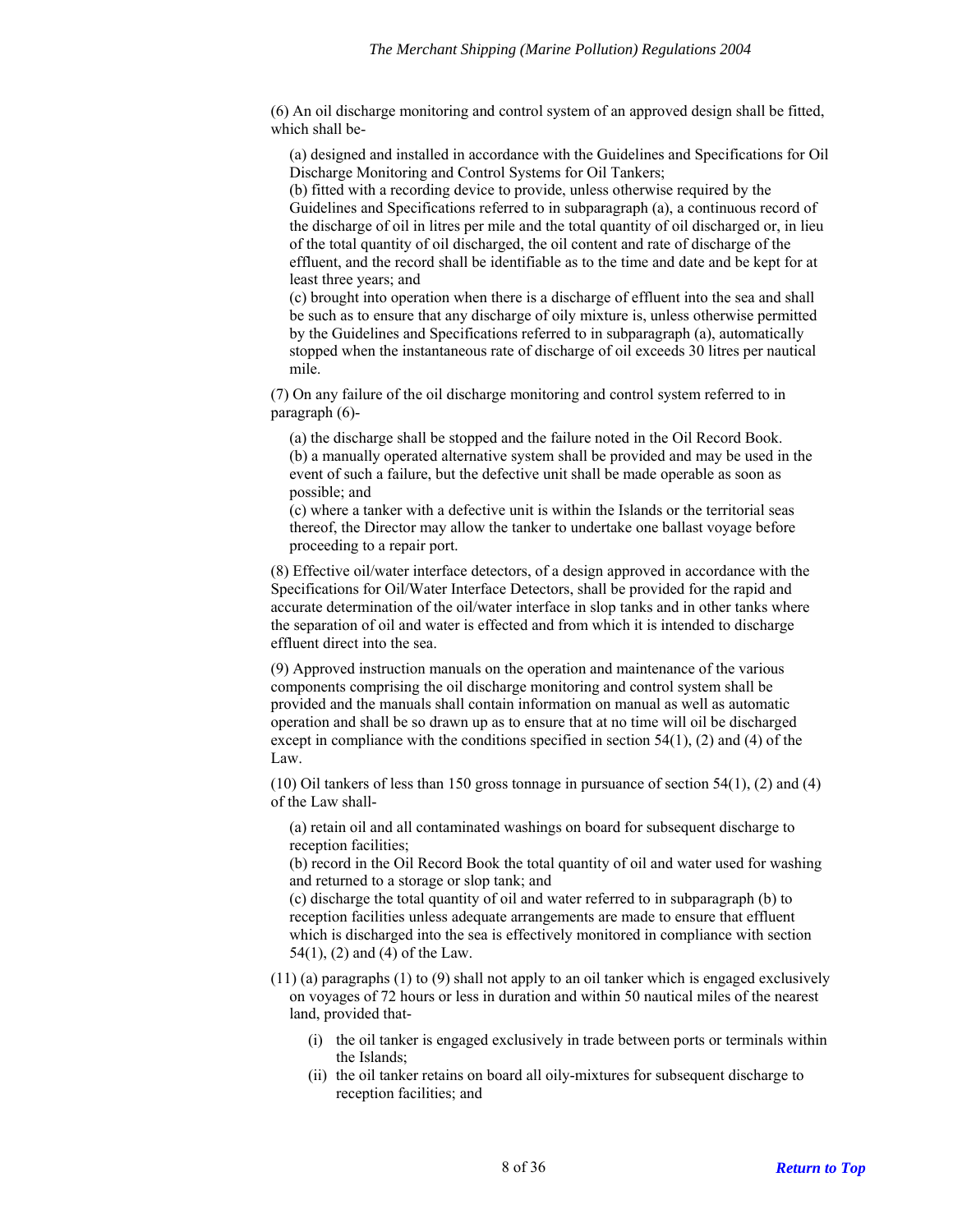(iii) the Director has determined that adequate facilities are available to receive such oily mixtures; and

(b) paragraphs (6) to (9) shall not apply to an oil tanker where-

- (i) the tanker is an existing oil tanker of 40,000 deadweight tons or above, engaged in specific trades, in accordance with regulation 11(1) and complying with the conditions specified in regulation 11(2); or
- (ii) subject to paragraph 12, the tanker is engaged exclusively on voyages- (A) within special areas; or

(B) within 50 nautical miles from the nearest land outside special areas and-

(AA) trading between ports and terminals within the Islands; or

(BB) on restricted voyages of 72 hours or less in duration.

(12) Tankers to which paragraph  $(11)(b)(ii)$  applies shall comply with the following requirements-

(a) all oily mixtures are retained on board for subsequent discharge to reception facilities;

(b) for voyages specified in paragraph  $(11)(b)(ii)(B)$  adequate reception facilities are available to receive such oily mixtures in those oil loading ports or terminals at which the tanker calls;

(c) the IOPP Certificate is endorsed to the effect that the ship is exclusively engaged in one or more of the categories of voyages specified in paragraph  $(11)(b)(ii)(A)$  and  $(B)$ ; and (d) the relevant entries are recorded in the Oil Record Book.

(13) Paragraphs (1), (2) and (3) shall not apply to oil tankers carrying asphalt or other products subject to these Regulations which, through their physical properties, inhibit effective product/water separation and monitoring; in such cases the requirements of section 54  $(1)$ ,  $(2)$  and  $(4)$  of the Law shall be satisfied by the retention of residues on board and the discharge of all contaminated washings to reception facilities.

#### **PART III - Requirements for the Segregation of Cargo**

6. (1) Notwithstanding regulation 2(1), for the purposes of this Part a "new oil tanker" means an oil tanker-

(a) for which the building contract was placed after 1st June 1979;

(b) in the absence of a building contract, the keel of which was laid, or which was at a similar stage of construction after 1st January 1980;

(c) the delivery of which was after 1st June 1982; or

- (d) which has undergone a major conversion-
	- (i) for which the contract was placed after 1st June 1979;
	- (ii) in the absence of a contract, the construction work of which was begun after 1st January 1980; or
	- (iii) which was completed after 1st June 1982, except that, for oil tankers of 70,000 tons deadweight and above, the definitions in regulation 2(1) shall apply for the purposes of regulation 7(l).

(2) For the purposes of regulations 7, 10, 11, 12, 15(5) and 15(6) an "existing oil tanker" means an oil tanker which is not a new oil tanker as defined in paragraph (1).

7. (1) Every new crude oil tanker of 20,000 tons deadweight and above and every new product carrier of 30,000 tons deadweight and above shall be provided with segregated ballast tanks and shall comply with paragraphs (2), (3), (4) and (5), where appropriate.

(2) The capacity of the segregated ballast tanks shall be such that the ship can operate safely on ballast voyages without recourse to the use of cargo tanks for water ballast except as provided for in paragraphs (3) or (4) and the capacity of the segregated ballast tanks shall be at least such that, in any ballast condition at any part of the voyage,

<span id="page-8-1"></span><span id="page-8-0"></span>Interpretation of Part III

<span id="page-8-2"></span>Provision of segregated and dedicated clean ballast tanks and related requirements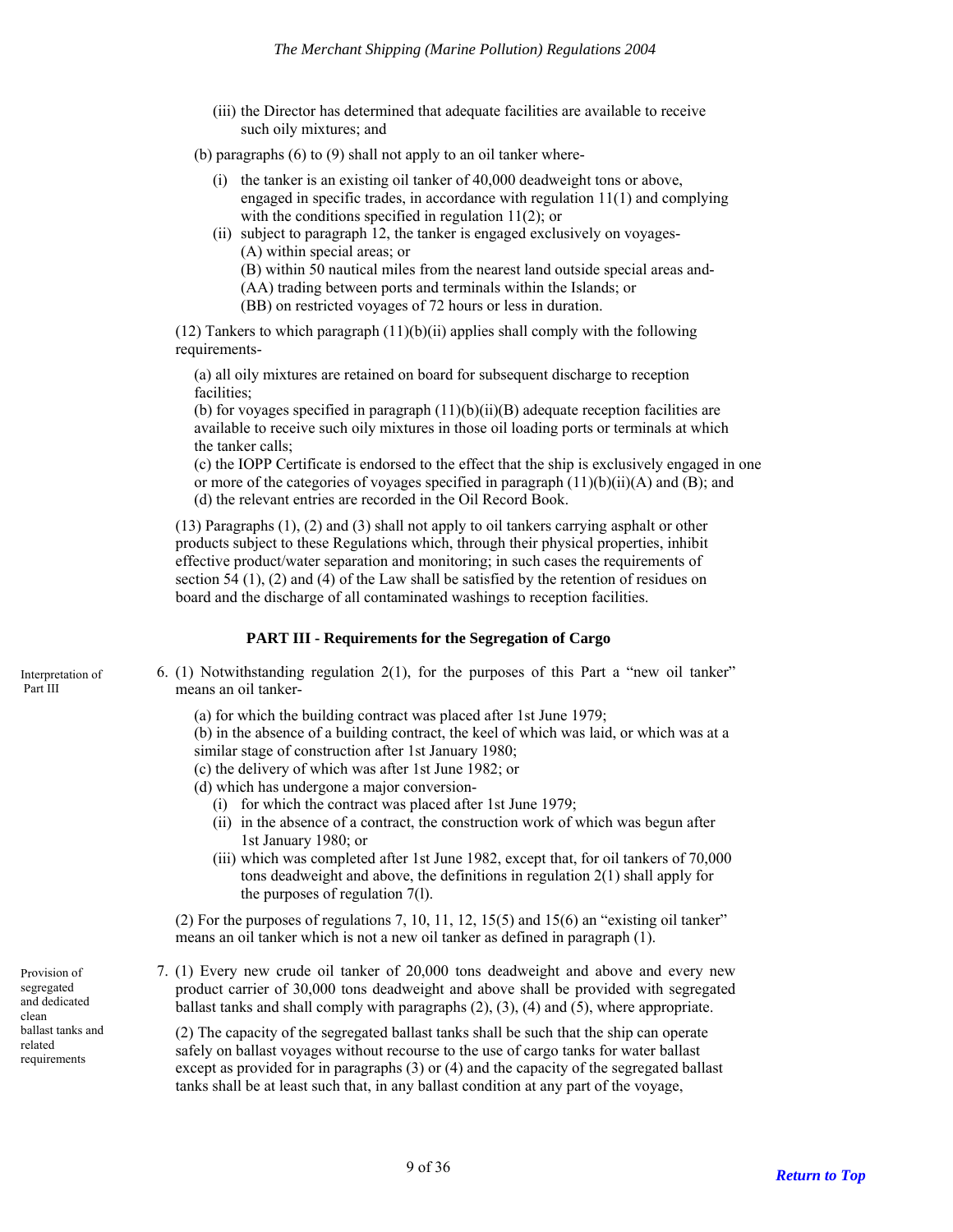including the condition consisting of lightweight plus segregated ballast only, the ship's draughts and trim can meet each of the following requirements:

(a) the moulded draught amidships (dm) in metres (without taking into account a ship's deformation) shall not be less than  $2.0 + 0.02L$ ;

(b) the draughts at the forward and after perpendiculars shall correspond to those determined by the draught amidships (dm) as specified in subparagraph (a), in association with the trim by the stern of not greater than 0.015L; and

(c) in any case the draught at the after perpendicular shall not be less than that which is necessary to obtain full immersion of the propeller.

(3) In no case shall ballast water be carried in cargo tanks, except-

(a) on those voyages when weather conditions are so severe that, in the opinion of the master, it is necessary to carry additional ballast water in cargo tanks for the safety of the ship; or

(b) where the particular character of the operation of an oil tanker renders it necessary to carry ballast water in excess of the quantity which may be carried in segregated ballast tanks under paragraph (2), provided that the Director has approved that method of operation,

and such additional ballast water shall be processed and discharged in accordance with the requirements of sections  $54(1)$ , (2) and (4) of the Law and regulation 5 and an entry of the discharge shall be made in the Oil Record Book.

(4) In the case of new crude oil tankers, the additional ballast permitted by paragraph (3) shall be carried only in cargo tanks that have been crude oil washed in accordance with regulation 10 before departure from an oil unloading port or terminal.

(5) Notwithstanding paragraph (2), the capacity of the segregated ballast tanks for new oil tankers less than 150 metres in length shall be as determined by the Director.

(6) Every new crude oil tanker of 20,000 tons deadweight and above shall be fitted with a cargo tank cleaning system using crude oil washing which shall fully comply with the requirements of regulation 10 within one year after the tanker is first engaged in the trade of carrying crude oil or by the end of the third voyage carrying crude oil suitable for crude oil washing, whichever occurs later, and, unless an oil tanker carries crude oil which is not suitable for crude oil washing, it shall operate the system in accordance with regulation 10.

(7) Subject to paragraphs (8) and (9) and to regulations 11 and 12, every existing crude oil tanker of 40,000 tons deadweight and above shall be provided with segregated ballast tanks and shall comply with the requirements of paragraphs (2) and (3).

(8) Subject to regulations 11 and 12, existing crude oil tankers of 40,000 tons deadweight and above may, in lieu of being provided with segregated ballast tanks, operate with a cargo tank cleaning procedure using crude oil washing in accordance with regulation 10 unless the crude oil tanker is intended to carry crude oil which is not suitable for crude oil washing.

(9) Subject to regulation 11, every existing product carrier of 40,000 tons deadweight and above shall be provided with segregated ballast tanks and shall comply with the requirements of paragraphs (2) and (3) or, alternatively, operate with dedicated clean ballast tanks in accordance with regulation 9.

(10) An oil tanker which is not required to be provided with segregated ballast tanks in accordance with paragraphs  $(1)$ ,  $(7)$  or  $(9)$  may be described in the IOPP Certificate as a segregated ballast tanker where it complies with the requirements of paragraphs (2) and (3), or paragraph (5), where appropriate.

8. In every new crude oil tanker of 20,000 tons deadweight and above and every new product carrier of 30,000 tons deadweight and above, the segregated ballast tanks required to provide the capacity to comply with regulation 7 which are located within the cargo tank

<span id="page-9-0"></span>Protective location of segregated ballast spaces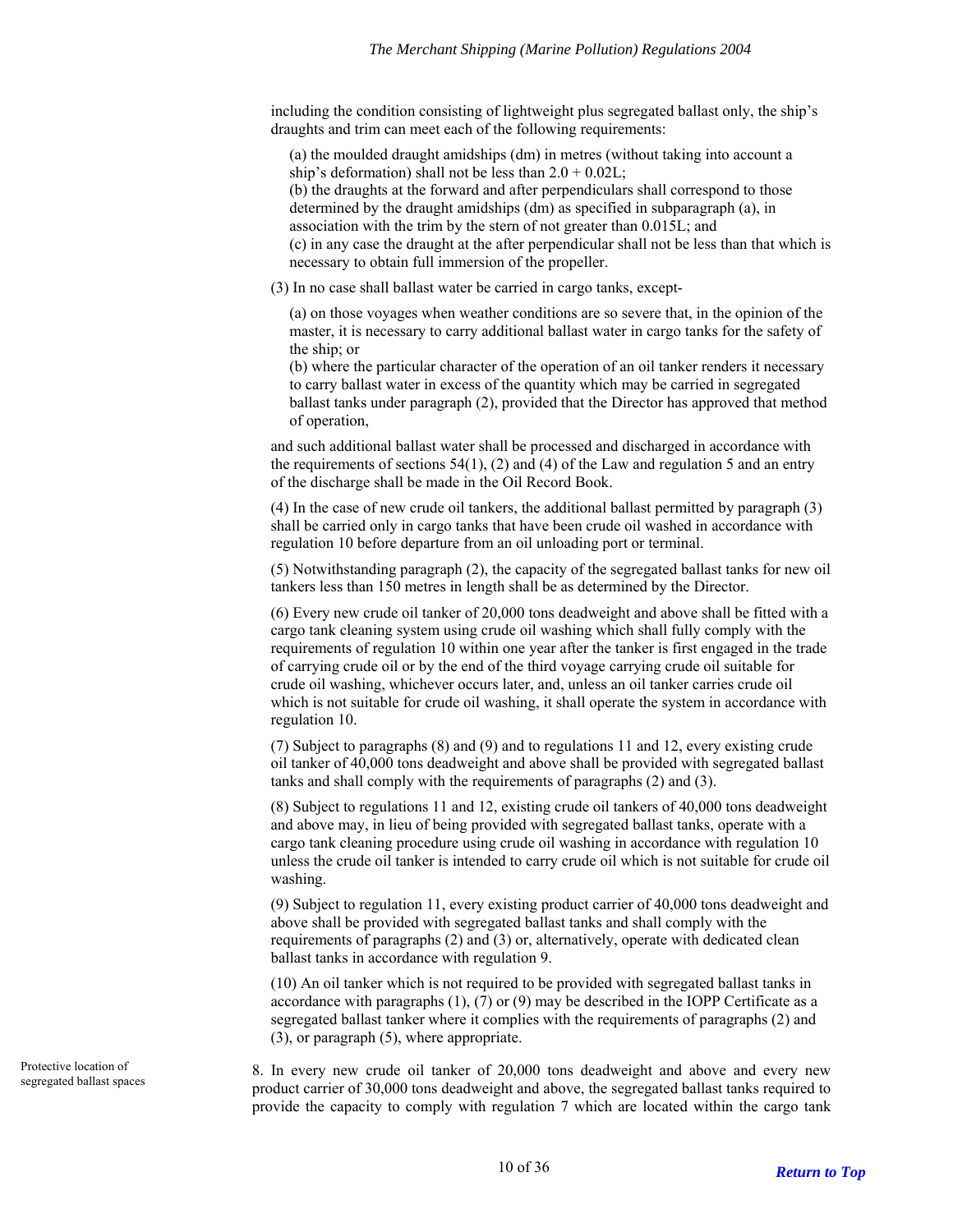length shall be arranged, in accordance with the requirements of the First Schedule to provide a measure of protection against oil outflow in the event of grounding or collision.

<span id="page-10-0"></span>9. (1) An oil tanker operating with dedicated clean ballast tanks in accordance with regulation 7(9) shall have adequate tank capacity, dedicated solely to the carriage of clean ballast to meet the requirements of regulations  $7(2)$  and  $(3)$  as those provisions apply to segregated ballast tanks. Requirements for oil tankers with dedicated clean ballast tanks

> (2) The arrangements and operational procedures for dedicated clean ballast tanks shall comply with the requirements of Specifications for Oil Tankers with Dedicated Clean Ballast Tanks.

(3) An oil tanker operating with dedicated clean ballast tanks shall be equipped with an oil content meter approved in accordance with the specification for such equipment set out in the Recommendations on International Performance and Test Specifications for Oily Water Separating Equipment and Oil Content Meters so as to permit supervision of the oil content in the ballast water being discharged.

(4) Every oil tanker operating with dedicated clean ballast tanks shall be provided with a dedicated Clean Ballast Tank Operation Manual detailing the system and specifying operational procedures, which shall be approved by the Director and shall contain all the information set out in the Specifications referred to in paragraph (2).

(5) Where an alteration affecting the dedicated clean ballast tank system is made, the Operation Manual shall be revised, and the revision approved by the Director.

10. (1) Every crude oil washing system required to be provided in accordance with regulation 7(6) and (8) shall comply with the requirements of this regulation.

 $(2)$  The crude oil washing installation and associated equipment and arrangements (including qualification of personnel) shall comply with the requirements and specifications set out in Specifications for the Design, Operation and Control of Crude Oil Washing Systems.

(3) With respect to the ballasting of cargo tanks, sufficient cargo tanks shall be crude oil washed prior to each ballast voyage to ensure that, taking into account the tanker's trading pattern and expected weather conditions, ballast water will be put only into cargo tanks which have been crude oil washed.

(4) Every oil tanker operating with a crude oil washing system shall be provided with an Operations and Equipment Manual describing the system and equipment in detail and specifying the operational procedures to be followed and the Manual shall be approved by the Director and shall contain all the information set out in the Specifications referred to in paragraph (2).

(5) Where any alteration is made affecting the crude oil washing system the Operations and Equipment Manual shall be revised, and the revision approved by the Director.

<span id="page-10-2"></span>11. (1) Subject to paragraph (2), regulation 7(7), (8) and (9) shall not apply to an existing oil Existing oil tankers<br>engaged in specific trades between-<br>engaged solely in specific trades between-

- trades (a) ports or terminals within a MARPOL member State; or
	- (b) ports or terminals located in two or more MARPOL member States, where-
		- (i) the voyage is entirely within a special area; or
		- (ii) the voyage is entirely within other limits designated by the Director.

(2) Paragraph (1) shall apply only when the ports or terminals where the cargo is loaded on such voyages are provided with reception facilities adequate for the reception and treatment of all the ballast and tank washing water from oil tankers using them and all the following conditions are complied with:

(a) subject to the exceptions provided for in section 64 of the Law, all ballast water, including clean ballast water, and tank washing residues shall be retained on board

<span id="page-10-1"></span>Requirements for crude<br>oil washing

First Schedule

engaged in specific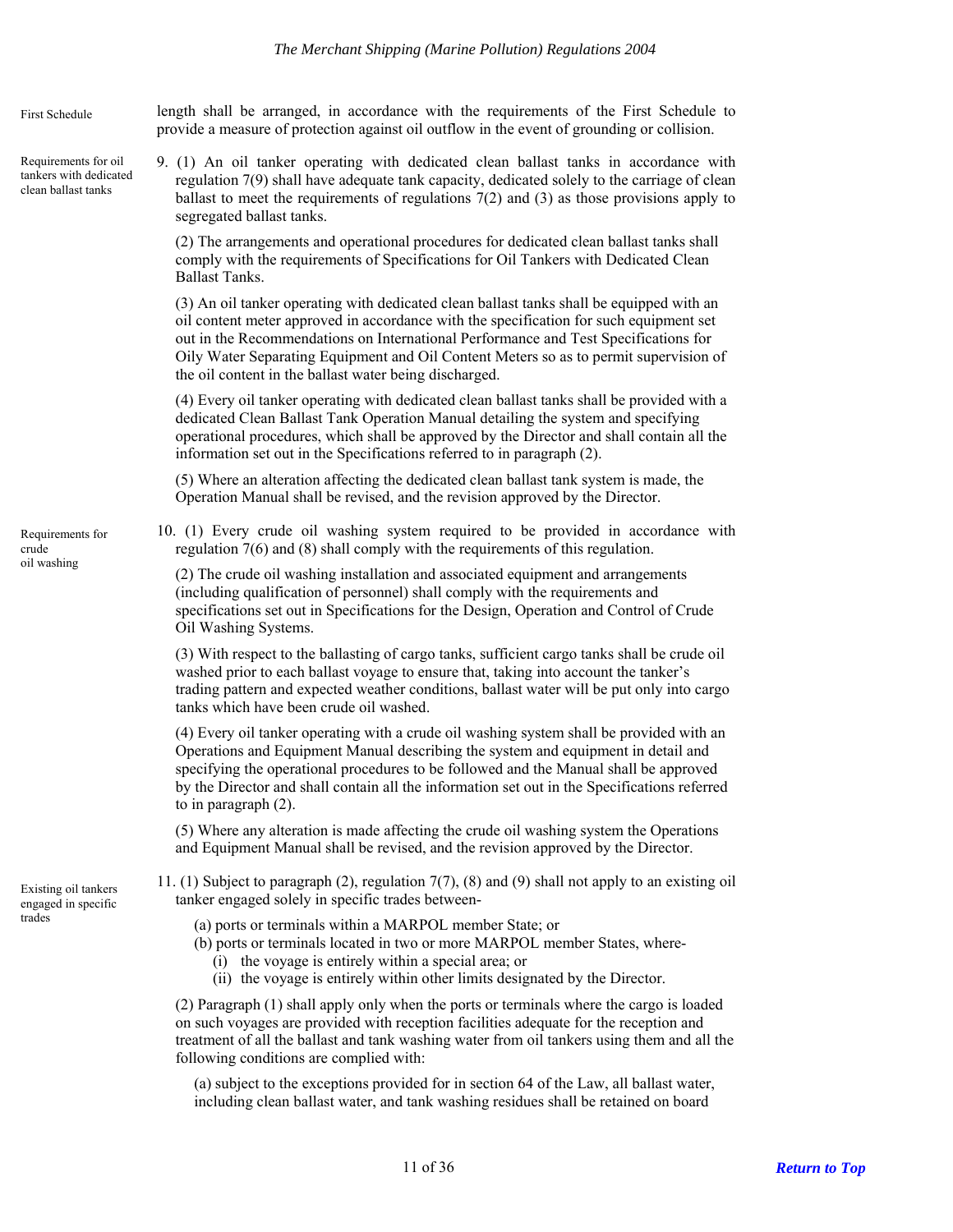until they are transferred to the said reception facilities, and the entry relating to the transfer in the Oil Record Book shall be endorsed by a competent authority appointed by the MARPOL member State;

(b) agreement has been reached between the Director and the Governments of the MARPOL member State or States referred to in subparagraph (a) or (b) of paragraph (1) on the use of an existing oil tanker for such a trade;

(c) the adequacy of reception facilities (in accordance with Regulations relating to reception facilities) at the ports or terminals referred to in this regulation, shall be approved by the governments of the MARPOL member States within which those ports or terminals are situated; and

(d) the IOPP Certificate has been endorsed to the effect that the oil tanker is solely engaged in such specific trade.

12. (1) Where an existing oil tanker of 40,000 deadweight tons and above is so constructed or operates in such a manner that it complies at all times with the draught and trim requirements set out in regulation 7(2) without recourse to the use of ballast water, it shall be deemed to comply with the segregated ballast tank requirements referred to in regulation 7(7), provided that all the following conditions are complied with:

(a) the operational procedures and ballast arrangements have been approved; (b) when the draught and trim requirements are achieved through an operational procedure, agreement as to the use of that procedure has been reached between the Director and the Governments of the MARPOL member States concerned; and (c) the IOPP Certificate has been endorsed to the effect that the oil tanker is operating with special ballast arrangements.

(2) In no case shall ballast be carried in cargo oil tanks except on those voyages when weather conditions are so severe that, in the opinion of the master, it is necessary to carry additional ballast water in cargo tanks for the safety of the ship.

(3) The additional ballast water referred to in paragraph (2) shall be discharged in compliance with section 54(1), (2) and (4) of the Law and regulation 5 and the discharge of such water shall be entered in the Oil Record Book.

13. (1) Except as provided in paragraph (2), in new ships of 4,000 gross tonnage and above other than oil tankers, and in new oil tankers of 150 gross tonnage and above, no ballast water shall be carried in an oil fuel tank.

of oil in forepeak tanks (2) Where abnormal conditions or the need to carry large quantities of oil fuel render it necessary for ships referred to in paragraph (1) to carry ballast water which is not clean ballast water in an oil fuel tank, such ballast water shall be discharged to reception facilities or into the sea in compliance with section 54(3) of the Law using the equipment specified in regulation 4(2), and the discharge shall be entered in the Oil Record Book.

> (3) All other ships shall comply with the requirements of paragraph (1) so far as it is reasonable and practicable to do so.

(4) In a ship of 400 gross tonnage and above for which the building contract is placed after 1st January 1982 or, in the absence of a building contract, the keel of which is laid or which is at a similar stage of construction after 1<sup>st</sup> July 1982, oil shall not be carried in a forepeak tank or a tank forward of the collision bulkhead.

(5) Ships which are not subject to paragraph (4) shall comply with that paragraph, so far as it is reasonable and practicable to do so.

14. Every ship to which section 63 of the Law applies shall be provided with piping to enable residues from machinery spaces and machinery space bilges to be pumped to a reception facility and such piping shall be led to the open deck and there fitted with a flange in accordance with dimensions given in the Second Schedule.

<span id="page-11-0"></span>Existing oil tankers having special ballast arrangements

<span id="page-11-1"></span>Segregation of oil and water ballast and prohibition on carriage

<span id="page-11-2"></span>Tanks for oil residue (sludge)

Second Schedule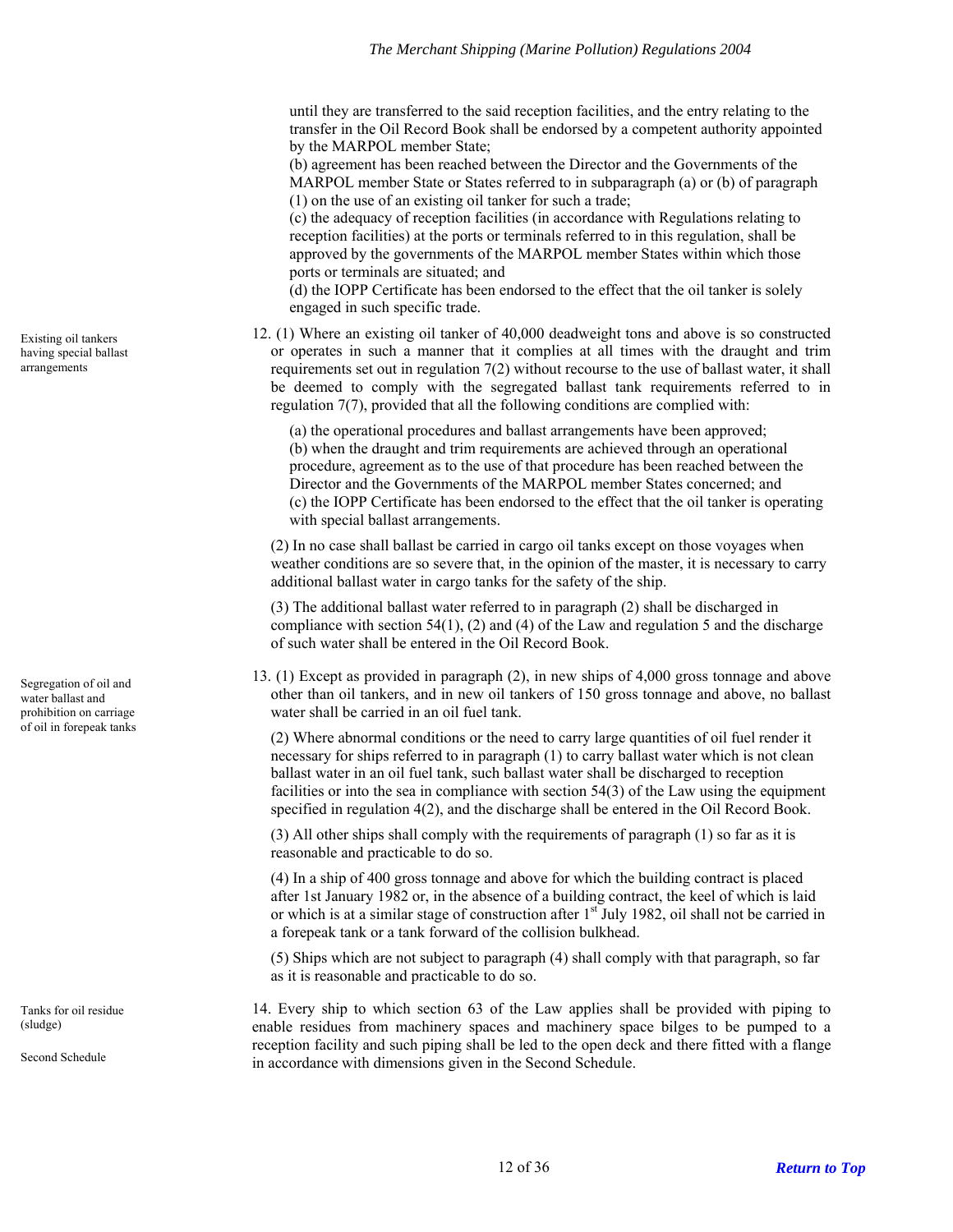15. (1) In every oil tanker, a discharge manifold for the discharge of dirty ballast water or oil contaminated water to reception facilities shall be located on the open deck on both sides of the ship.

(2) In every oil tanker, pipe lines for the discharge into the sea of ballast or oil contaminated water from cargo tank areas which may be permitted under sections 54 and 57 to 62 inclusive of the Law shall be led to the open deck or to the ship's side above the waterline in the deepest ballast condition, or, subject to the approval of the Director, below the waterline-

(a) to enable such discharges below the waterline as are permitted by paragraph (6) to be made; and

(b) where the discharge outlet is located above the departure ballast waterline but not above the waterline in the deepest ballast condition, if so located before 1st January 1981.

(3) In new oil tankers, means shall be provided for stopping the discharge into the sea of ballast water or oil contaminated water from cargo tank areas, other than those discharges below the waterline permitted under paragraph (6), from a position on the upper deck or above, and so located that the manifold referred to in paragraph (1) and the discharge into the sea from the pipe lines referred to in paragraph (2) may be visually observed, provided that the means for stopping the discharge may be situated elsewhere than at the observation position where an effective communication system, such as a telephone or radio system, is provided between the observation position and the discharge control position.

(4) Every new oil tanker required to be provided with segregated ballast tanks or fitted with a crude oil washing system shall comply with the following requirements-

(a) it shall be equipped with oil piping so designed and installed that oil retention in the lines is minimised; and

(b) means shall be provided to drain all cargo pumps and all oil lines at the completion of cargo discharge where necessary by connection to a stripping device, so designed that the line and pump drainings shall be capable of being discharged both ashore and to a cargo tank or a slop tank; and for discharge ashore a special small diameter line shall be provided and connected outboard of the deck manifold valves, both port and starboard.

(5) Every existing crude oil tanker required to be provided with segregated ballast tanks, or to be fitted with a crude oil washing system, or to operate with dedicated clean ballast tanks shall comply with paragraph (4)(b).

(6) Ballast water or oil contaminated water from the cargo tank areas of an oil tanker shall be discharged only above the waterline, except that-

(a) segregated ballast and clean ballast may be discharged below the waterline-

- (i) in ports or at offshore terminals; or
- (ii) at sea by gravity,

<span id="page-12-0"></span>Pumping, piping and discharge arrangemen for dirty ballast water

oil tankers

provided that the surface of the ballast water has been examined immediately before the discharge to ensure that no contamination with oil has taken place;

(b) existing oil tankers which, without modification, are not capable of discharging segregated ballast above the waterline may discharge segregated ballast below the waterline at sea, provided that the surface of the ballast water has been examined immediately before the discharge to ensure that no contamination with oil has taken place;

(c) existing oil tankers operating with dedicated clean ballast tanks which without modification are not capable of discharging ballast water from the dedicated clean ballast tanks above the waterline, may discharge this ballast below the waterline provided that the discharge of the ballast water is supervised with the aid of an oil content meter as provided for in regulation 9(3);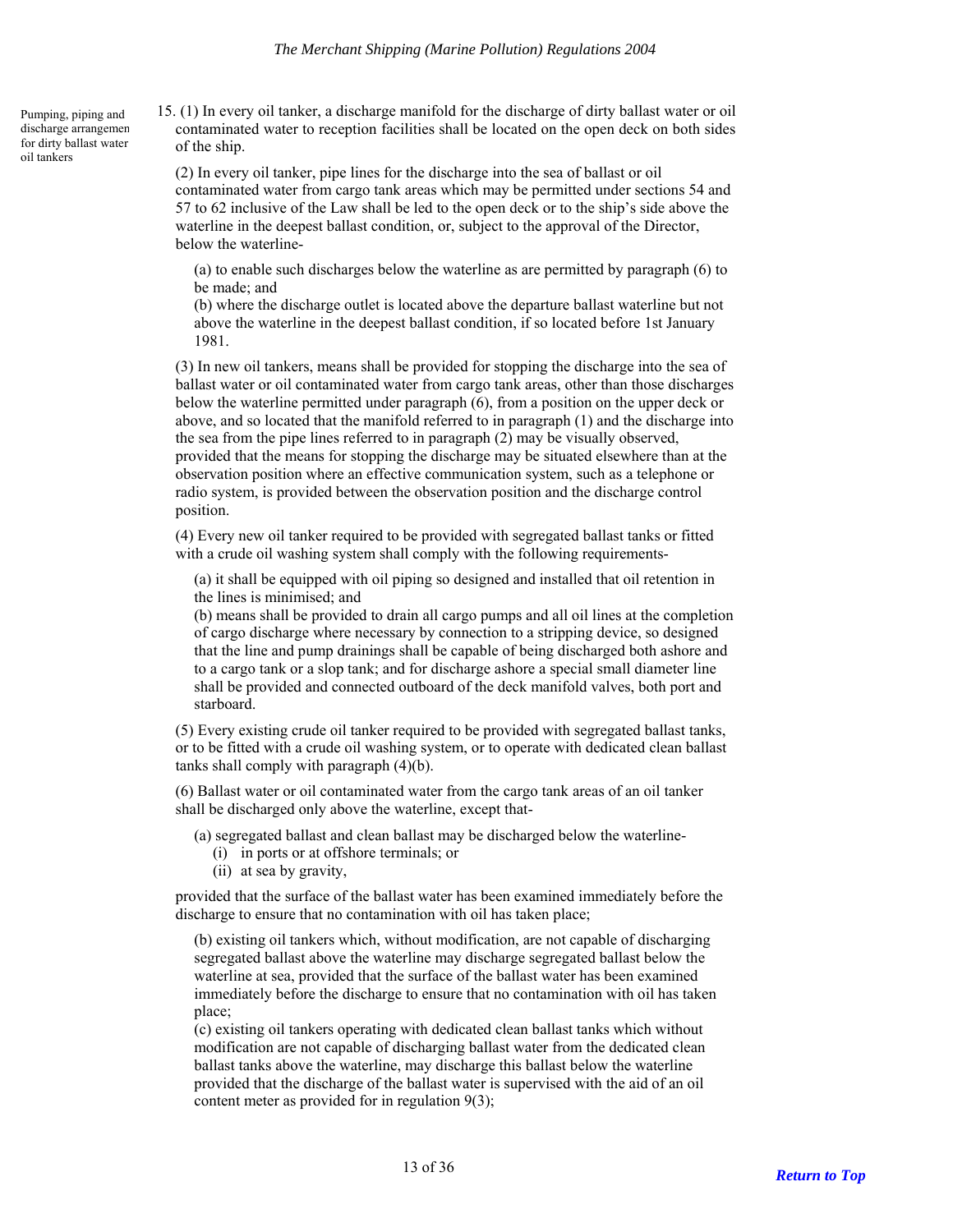(d) dirty ballast water or oil contaminated water from tanks in the cargo area of an oil tanker at sea, other than slop tanks, may be discharged by gravity below the waterline, provided that sufficient time has elapsed in order to allow oil/water separation to have taken place and the ballast water has been examined immediately before the discharge with an oil/water interface detector of the kind referred to in regulation 5(8), in order to ensure that the height of the interface is such that the discharge does not involve any increased harm to the marine environment; and

(e) dirty ballast water or oil contaminated water from cargo tank areas of an existing oil tanker may be discharged below the waterline, subsequent to or in lieu of discharge by the method referred to in subparagraph (d), provided that-

- (i) a part of the flow of such water is led through permanent piping to a readily accessible location on the upper deck or above where it may be visually observed during the discharge operation; and
- (ii) such part flow arrangements comply with the requirements set out in the Third Third Schedule. Schedule.

#### **PART IV - Requirements for Minimising Oil Pollution from Oil Tankers due to Side and Bottom Damage**

16. For the purposes of determining the permissible size and arrangements of cargo tanks and for assessing the standard of subdivision of oil tankers the meaning of "side and bottom damage" and "hypothetical outflow of oil" are set out in the Fourth Schedule.

17. (1) Every new oil tanker shall comply with this regulation and every existing oil tanker shall comply with this regulation where-

- (a) it was delivered to its first owner after 1st January 1977; or
- (b) it was delivered to its first owner on or before-
	- (i) 1st January 1977; and
	- (ii) the building contract for the tanker was placed after 1st January 1974, or in cases where there was no building contract the keel was laid or the tanker was at a similar stage of construction after 30th June 1974.

(2) Cargo tanks of oil tankers shall be of such size and arrangement that the hypothetical outflow *Oc*, or *Os*, calculated in accordance with the Fourth Schedule, anywhere in the length of the ship does not exceed 30,000 cubic metres or 400  $\sqrt[3]{DW}$ , whichever is the greater, but subject to a maximum of 40,000 cubic metres.

(3) The volume of a one wing cargo oil tank of an oil tanker shall not exceed 75 percent of the limits of the hypothetical outflow  $O_c$ , or  $O_s$  referred to in paragraph (2) and the volume of any one centre cargo oil tank shall not exceed 50,000 cubic metres, provided that in segregated ballast oil tankers as defined in regulation 7, the permitted volume of a wing cargo oil tank situated between two segregated ballast tanks, each exceeding *lc* in length may be increased to the maximum limit of hypothetical oil outflow provided that the width of the wing tanks exceeds *t<sub>c</sub>* where *t<sub>c</sub>* is as defined in the Fourth Schedule.

(4) The length of each cargo tank shall not exceed 10 metres or one of the following values, whichever is the greater-

(a) where no longitudinal bulkhead is provided inside the cargo tanks, the lesser of-

(i) 
$$
(0.5\frac{b_i}{B} \pm 0.1) L
$$
; and  
(ii) 0.2 L:

(b) where a centreline longitudinal bulkhead is provided inside the cargo tanks-

 $\left( 0.25 \frac{b_i}{B} \pm 0.15 \right) L$ ; or

<span id="page-13-0"></span>

<span id="page-13-1"></span>Interpretation

Fourth Schedule

<span id="page-13-2"></span>Limitation of size and arrangement of cargo tanks

Fourth Schedule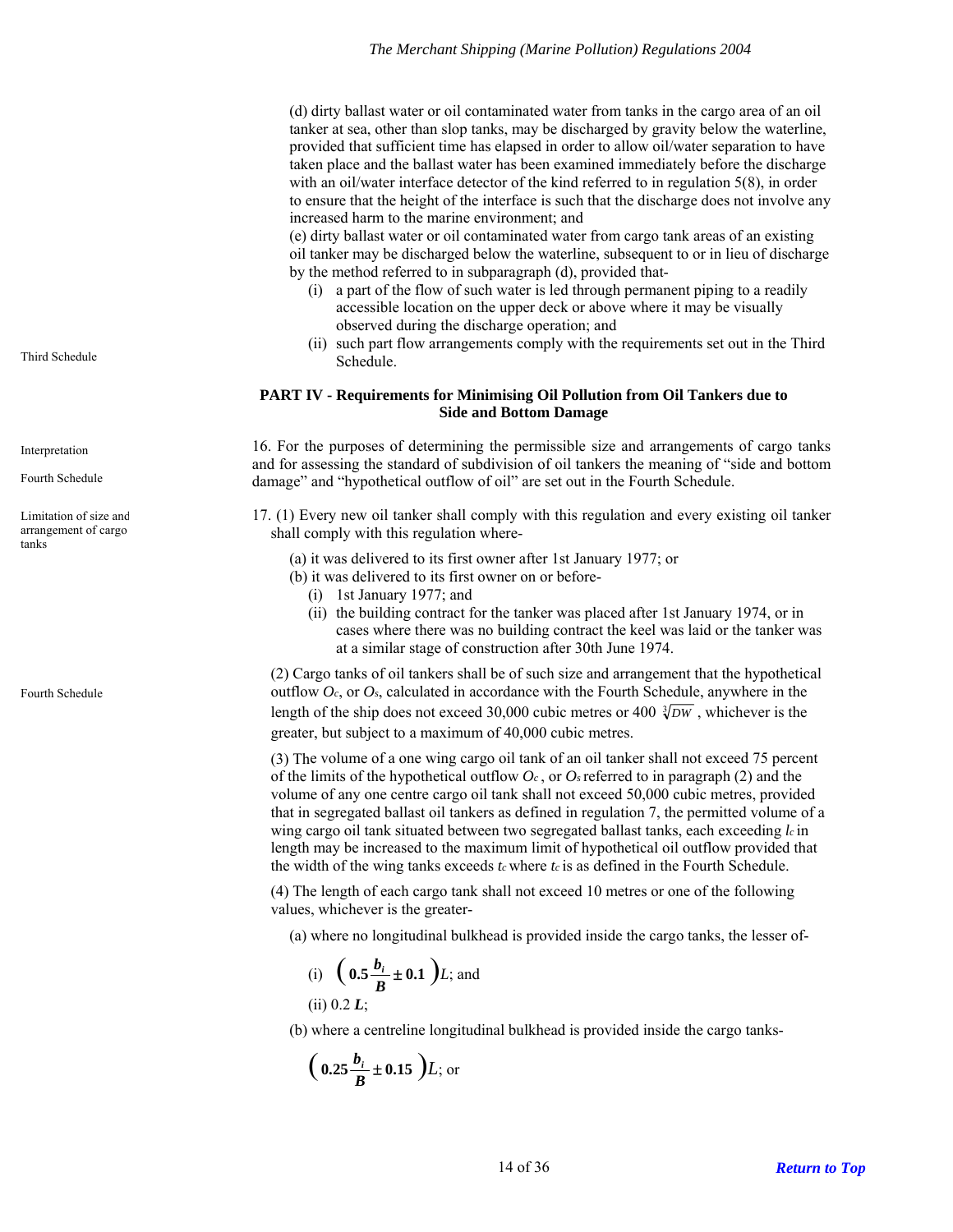(c) where two or more longitudinal bulkheads are provided inside the cargo tanks-

(i) for wing cargo tanks, 0.2*L*; or

(ii) for centre cargo tanks-

(A) if 
$$
\frac{b_i}{B}
$$
 is equal to or greater than one fifth- 0.2L; or

(B) if 
$$
\frac{b_i}{B}
$$
 is less than one fifth –

(AA) where no centreline longitudinal bulkhead is provided –

$$
\left(\right.0.5\frac{b_i}{B} \pm 0.1\right) L;\text{ or }
$$

(BB) where a centreline longitudinal bulkhead is provided –

$$
\left(\ 0.25 \frac{b_i}{B} \pm 0.15\ \right) L
$$

and in this paragraph " $b_i$ " is the minimum distance from the ship's side to the outer longitudinal bulkhead of the tank in question measured inboard at right angles to the centreline at the level corresponding to the assigned summer freeboard.

(5) In order not to exceed the volume limits established by paragraphs (2), (3) and (4) and irrespective of the type of cargo transfer system installed, when such a system interconnects two or more cargo tanks, valves or other similar closing devices shall be provided for separating the tanks from each other and these valves or devices shall be closed when the tanker is at sea.

(6) Lines of piping which run through cargo tanks in a position less than  $t_c$  from the ship's side or less than  $v_s$  from the ships bottom, where  $v_s$  is as defined in the Fourth Schedule, shall be fitted with valves or similar closing devices at the point at which they open into a cargo tank and these valves shall be kept closed at sea at any time when the tanks contain cargo oil, except that they may be opened for cargo transfer needed for the purpose of trimming of the ship.

18. (1) Every new oil tanker shall comply with the subdivision and damage stability criteria specified in the Fifth Schedule.

(2) The master of every new oil tanker and the person in charge of a new non-self propelled oil tanker to which these Regulations apply shall be supplied by the owner with-

(a) information relating to loading and distribution of cargo necessary to ensure compliance with this regulation; and

(b) data on the ability of the ship to comply with the damage stability criteria prescribed by this regulation, including the effect of any lesser requirements that may have been imposed by the Director,

and such information and data shall be supplied in an approved form.

(3) Every oil tanker of 5,000 tons deadweight and above-

(a) for which the building contract was placed on or after 1st February 1999; (b) in the absence of a building contract, the keel of which was laid, or which was at a similar stage of construction, on or after 1st August 1999;

- (c) the delivery of which was on or after 1st February 2002; or
- (d) which has undergone a major conversion:
	- (i) for which the contract was placed after 1st February, 1999;
	- (ii) in the absence of a contract, the construction work of which was begun after 1st August 1999; or
	- (iii) which was completed after 1st February 2002,

shall comply with the intact stability criteria specified in Part B of the Fifth Schedule.

<span id="page-14-0"></span>Subdivision and stability Fifth Schedule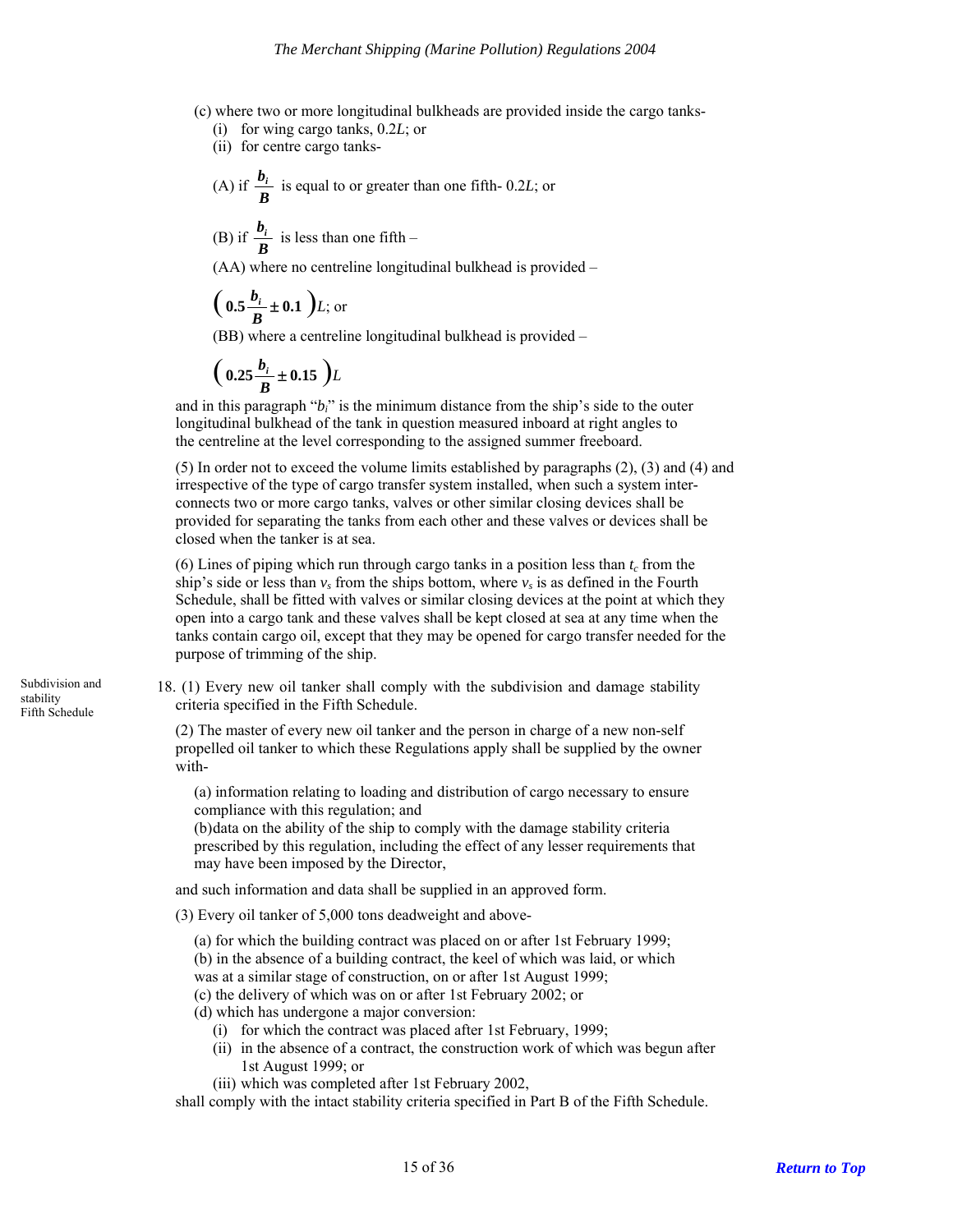## **PART V - Improved Requirements for the Design and Construction of Oil Tankers Against Oil Pollution in the Event of Collision or Stranding**

<span id="page-15-1"></span><span id="page-15-0"></span>19. (1) This regulation applies to oil tankers of 600 tons deadweight and above- New oil tankers

(a) for which the building contract is placed on or after 6th July 1993;

- (b) in the absence of a building contract, the keel of which was laid or which is at a similar stage of construction on or after  $6<sup>th</sup>$  January 1994;
- (c) the delivery of which was on or after 6th July 1996; or

(d) which has undergone a major conversion-

- (i) for which the contract was placed after 6th July 1993;
- (ii) in the absence of a contract, the construction work of which was begun after 6th January 1994; or
- (iii) which was completed after 6th July 1996.

(2) Subject to paragraphs (4) and (5), every oil tanker of 5,000 tons deadweight and above shall comply with the requirements of paragraph (3), and an oil tanker in respect of which regulation 8 makes provision shall comply with the requirements of paragraph (3) instead of the requirements of that regulation.

(3) The entire cargo tank length shall be protected by ballast tanks or spaces other than cargo and fuel oil tanks, in accordance with the requirements set out in the Sixth Schedule.

(4) Double bottom tanks or spaces as required by paragraph (3) may be dispensed with, Seventh Schedule<br>where the design of the tanker meets the conditions set out in the Seventh Schedule.

> (5) Instead of complying with the requirements of paragraphs (3) or (4), an oil tanker referred to in paragraph (2) may conform to other methods of design and construction, provided that such methods-

(a) ensure at least the same level of protection against oil pollution in the event of collision or stranding; and

(b) have the approval of the Director based on guidelines developed by the Organization.

(6) In an oil tanker to which this regulation applies, oil shall not be carried in a space extending forward of a collision bulkhead and an oil tanker which is not required to have a collision bulkhead shall not carry oil in a space extending forward of the transverse plane perpendicular to the centreline that is located as if it were a collision bulkhead.

(7) In approving the design and construction of an oil tanker to which this regulation applies, the Certifying Authority shall have due regard to general safety considerations, including the need for the maintenance and inspections of wing and double bottom tanks or spaces.

20. (1) Subject to paragraphs (2) and (3), this regulation applies to every crude oil tanker of 20,000 tons deadweight and above and to every product carrier of 30,000 tons deadweight and above-

(a) for which the building contract was placed before 6th July 1993;

(b) in the absence of a building contract, the keel of which was laid or which was at a similar stage of construction before 6th January 1994; or

(c) the delivery of which was before 6th July 1996.

(2) This regulation does not apply, or, having applied, shall cease to apply, .to a crude oil tanker or product carrier which has undergone a major conversion-

(a) for which the contract was placed after 6th July 1993;

(b) in the absence of a contract, the keel of which was laid or which was at a similar stage of construction before 6th January 1994; or

(c) which was completed after 6th July 1996.

<span id="page-15-2"></span>Existing oil tankers (building contracts before 6th July 1993)

(building contracts on<br>after 6th July 1993)

Sixth Schedule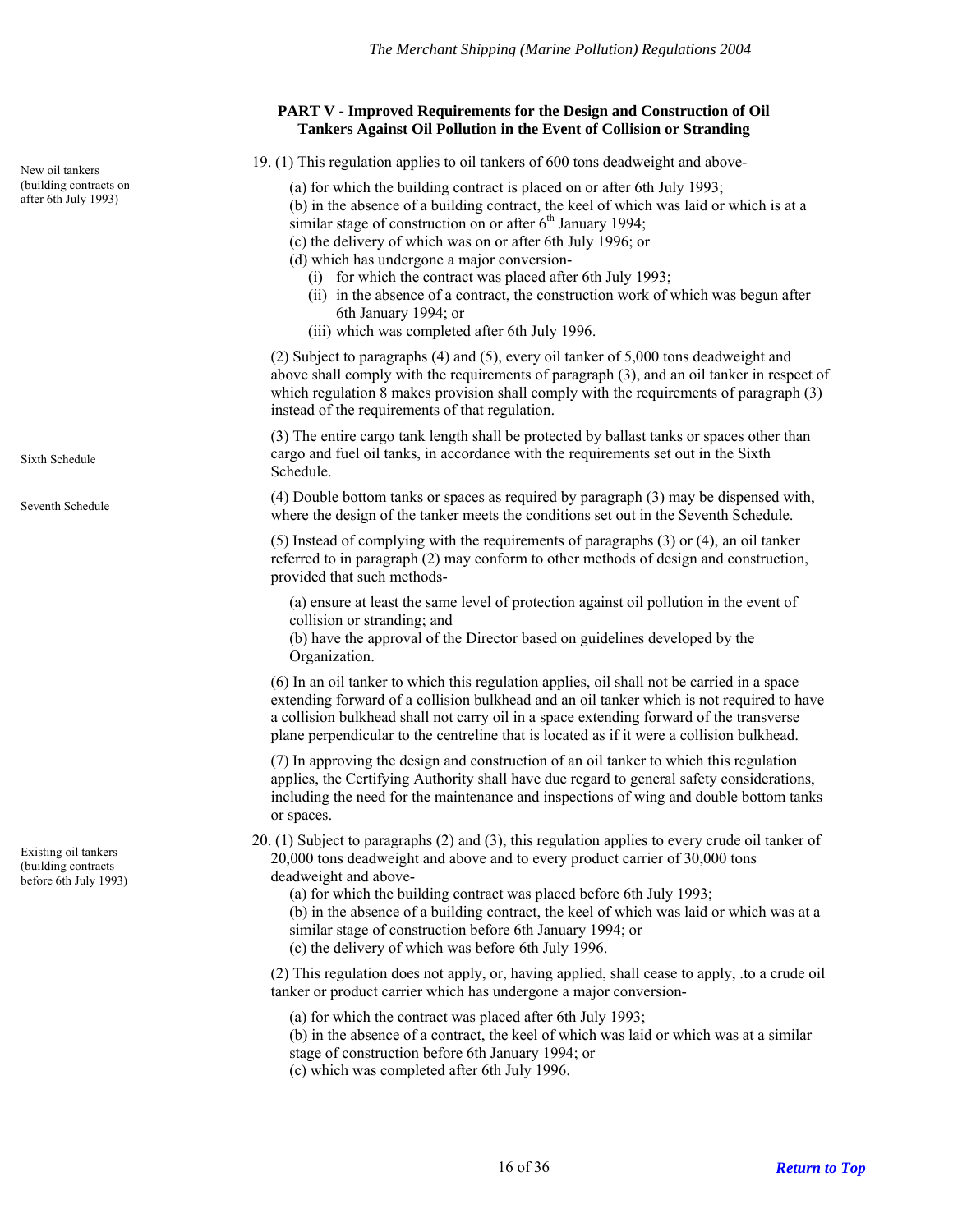(3) This regulation does not apply, or, having applied, shall cease to apply, to an oil tanker which, although not required to comply with or conform to regulation 19, does in fact comply with or conform to-

Sixth Schedule (a) the requirements of the Sixth Schedule; or

Seventh Schedule (b) those requirements as modified in accordance with the Seventh Schedule; or (c) other methods of design and construction which satisfy the requirements of regulation 19(5),

> (4) For the purposes of this regulation, an oil tanker which does not meet in all respects the requirements mentioned in paragraph (3) as regards minimum distances between the cargo tank boundaries and the ship side and bottom plating shall be treated as meeting those requirements where-

(a) the side protection distance is not less than that which the IBC Code specifies for Type 2 cargo tank location (that is to say, the said distance is nowhere less than 760 mm from the shell plating); and

(b) the bottom protection distance is not less than the lesser of B/15 and 2 metres.

(5) (a) An oil tanker to which this regulation applies-

- (i) where it is a Cayman Islands ship, shall be subject to an enhanced programme of inspections during renewal, annual, and intermediate surveys conducted pursuant to sections 41 and 42 of the Law; or
- (ii) where it is not a Cayman Islands ship, shall have undergone periodical, intermediate and annual surveys as provided for by MARPOL,

and the scope of such surveys shall at least comply (where the tanker is a Cayman Islands ship) or have complied (where the tanker is not a Cayman Islands ship) with guidelines developed by the Organization pursuant to regulation  $13G(3)(a)$  of Annex I to MARPOL;

(b) An oil tanker to which this regulation applies and which is over five years of age shall carry on board a complete file containing the reports or copies of the reports on surveys of the ship carried out pursuant to-

(i) the requirements of these Regulations (where the tanker is a Cayman Islands ship); or

(ii) the requirements of MARPOL (where the tanker is not a Cayman Islands ship), and the file shall contain the results of all scantling measurement required and a statement of all structural work carried out and shall be available for inspection-

(A) where the tanker is a Cayman Islands ship, by the Certifying Authority, or by the competent authority of the Government of a MARPOL member State (other than the Cayman Islands); or

(B) where the tanker is not a Cayman Islands ship, by a Certifying Authority;

(c) The file shall be accompanied by a condition evaluation report containing conclusions on the structural condition of the ship and its residual scantlings, and endorsed to indicate that it is considered satisfactory-

- (i) where the tanker is a Cayman Islands ship, by the Certifying Authority; or
- (ii) where the tanker is not a Cayman Islands ship, by or on behalf of the Government of the State whose flag the ship is entitled to fly; and

(d) The file and condition evaluation reports shall be prepared in a standard format in accordance with guidelines developed by the Organization pursuant to the said regulation 13G(3)(a) of Annex I to MARPOL.

(6) (a) Subject to subparagraph (b), an oil tanker which is not a new oil tanker as defined in regulation 6(l); and to which this regulation still applies immediately before the expiration of 25 years from the date on which it was delivered, shall on the expiration of that period become subject to regulation 19(5), (6) and (7), and to the Sixth and Seventh Schedules, and this regulation shall cease to apply to it.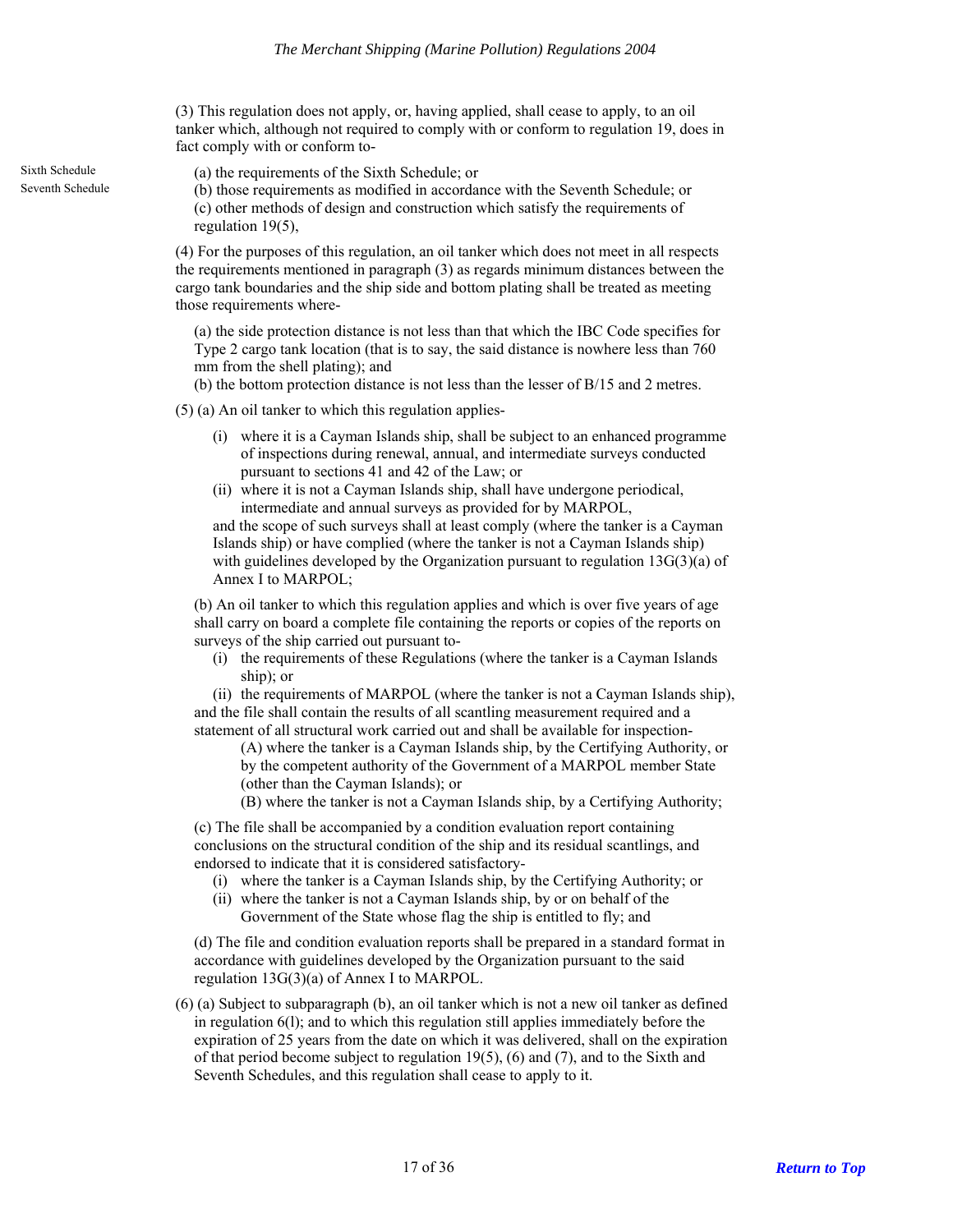(b) A tanker referred to in subparagraph (a) shall not become subject to the provisions referred to in that subparagraph (and this regulation shall not cease to apply to it) until the expiration of 30 years from the date on which it is delivered if on the expiration of 25 years from that date wing tanks or double bottom spaces, not used for the carriage of oil and meeting the width and height requirements of paragraph 3 of the First Schedule, cover-

- (i) at least 30% of *Lt*, for the full depth of the ship on each side; or
- (ii) at least 30% of the projected bottom shell area within the length  $L_t$ ; where  $L_t$ , is First Schedule<br>as defined in paragraph 1 of the First Schedule.

(7) An oil tanker which is a new oil tanker as defined in regulation 6(1); and to which this regulation applies immediately before the expiration of 30 years from the date on which it was delivered, shall, on the expiration of that period, become subject to regulation 19(5), (6) and (7), and to the Sixth and Seventh Schedules and this regulation shall cease to apply to it.

(8) New ballast and load conditions resulting from the application of paragraph (5) shall, where the oil tanker is a Cayman Islands ship, be subject to the approval of the Certifying Authority, and the Certifying Authority shall have particular regard to the longitudinal and local strength, intact stability and, where applicable, damage stability.

(9) Other structural or operational arrangements may be accepted as alternatives to the requirements of paragraph (5) where the alternative arrangements ensure at least the same level of protection against oil pollution in the event of collision or stranding and have the approval of the Director (in the case of a Cayman Islands ship) or of the Government of the State whose flag the ship is entitled to fly (in the case of a ship other than a Cayman Islands ship) based on guidelines developed by the Organization pursuant to regulation 13G(7) of Annex I to MARPOL.

#### **PART VI – Prevention of Pollution Arising from an Oil Pollution Incident**

21. The shipboard oil pollution emergency plan referred to in section 71 of the Law shall be in accordance with the guidelines for the development of shipboard oil pollution emergency plans adopted by the Marine Environment Protection Committee of the Organization on 6th March 1992 by Resolution MEPC 54 (32) and includes any document amending it which is considered by the Member of Cabinet to be relevant from time to time; and the plan shall include at least-

(a) the procedure to be followed by the master or other persons having charge of the ship to report an oil pollution incident as required by the Merchant Shipping (Marine Pollution) (Reporting of Incidents Involving Harmful Substances) Regulations 2004; (b) the list of persons, including local authorities, to be contacted in the event of an oil pollution incident;

(c) a detailed description of the action to be taken immediately by persons on board to reduce or control the discharge of oil following an incident; and

(d) the procedures and point of contact on the ship for co-ordinating shipboard action with local authorities in combating the pollution.

#### **PART VII – Intact Stability of Oil Tankers of 5,000 Tons Deadweight and above**

<span id="page-17-3"></span><span id="page-17-2"></span>Intact stability for oil 22. (1) This regulation shall apply to every oil tanker of 5,000 tons deadweight and above:

deadweight and above (a) for which the building contract was placed on or after  $1$ <sup>s</sup> February 1999; (b) in the absence of a building contract, the keel of which was laid, or which was at a similar stage of construction, on or after  $1$ <sup>\*</sup> August 1999;

(c) the delivery of which was on or after 1st February 2002; or

(d) which has undergone a major conversion:

(i) for which the contract was placed after  $1$ <sub>st</sub> February, 1999;

<span id="page-17-1"></span><span id="page-17-0"></span>Shipboard oil pollution emergency plan

tankers of 5,000 tons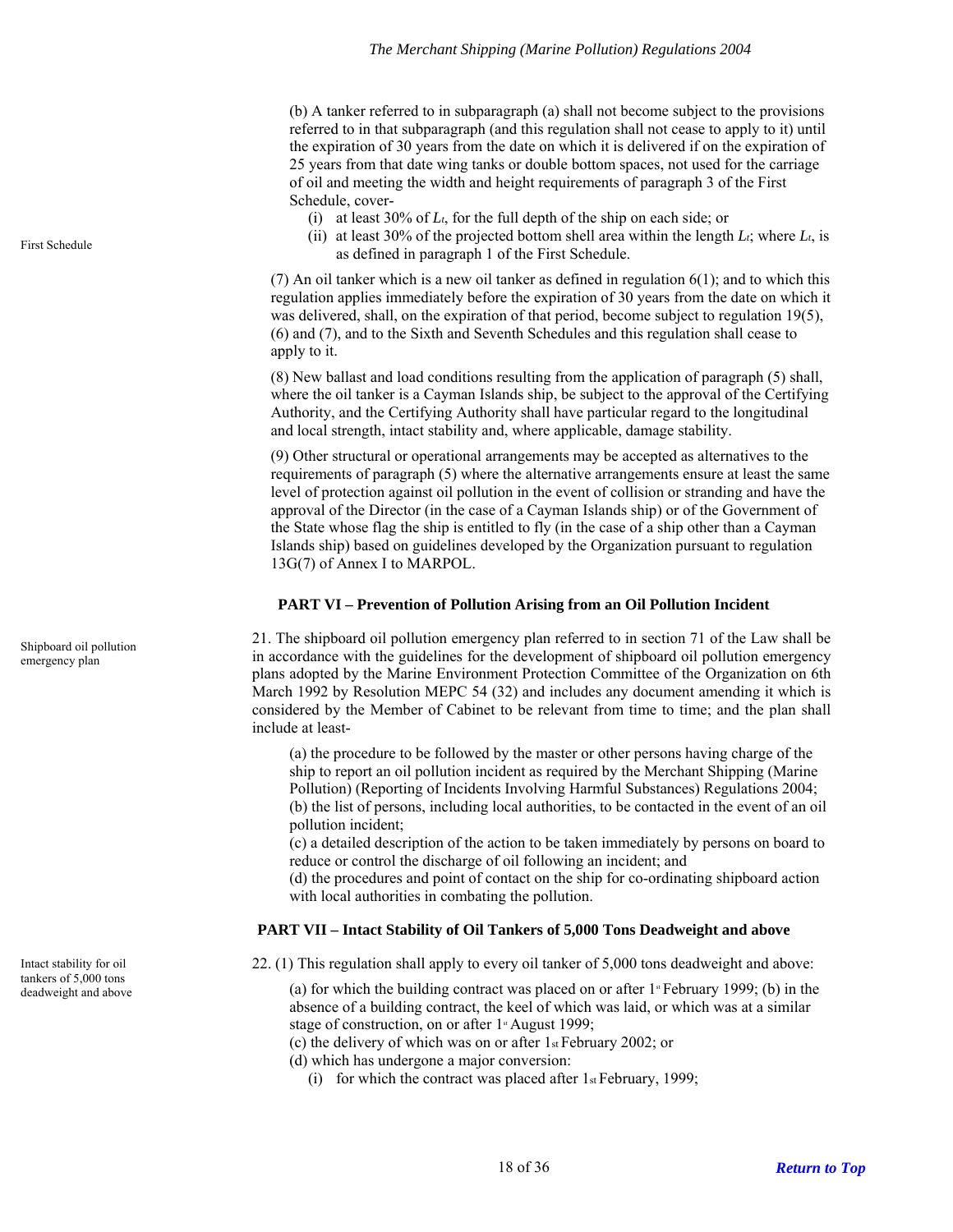- (ii) in the absence of a contract, the construction work of which was begun after  $1_{st}$ August 1999; or
- (iii) which was completed after 1st February 2002.

Ninth Schedule

(2) Every oil tanker to which this regulation applies shall comply with the intact stability criteria specified in the Ninth Schedule.

## **PART VIII-Repeal**

<span id="page-18-1"></span><span id="page-18-0"></span>23. The Merchant Shipping (Prevention of Oil Pollution) (Cayman Islands) Regulations, 1988 are repealed. Repeal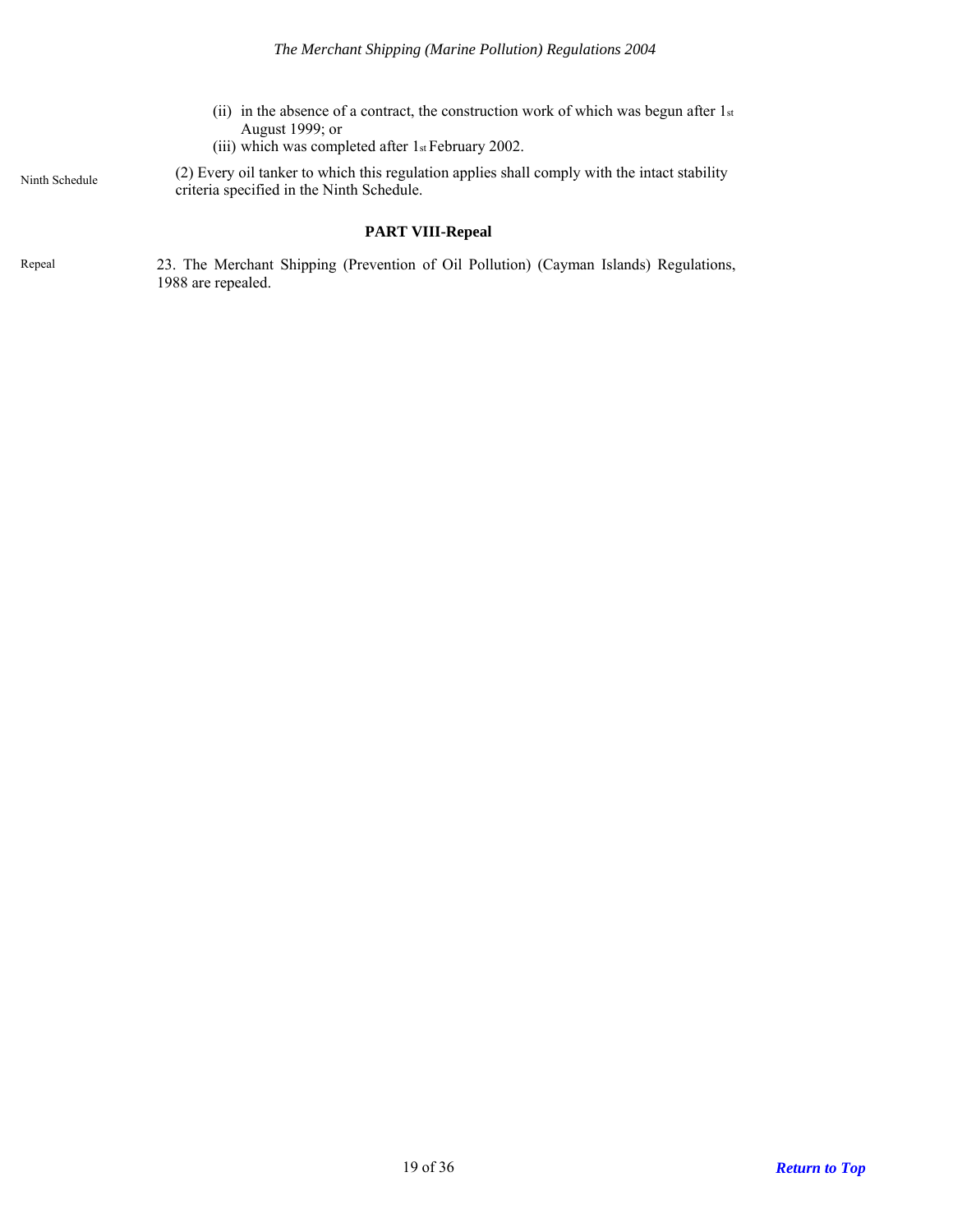#### **FIRST SCHEDULE**

# <span id="page-19-0"></span>Regulations 8 & 20 **PROTECTIVE LOCATION OF BALLAST SPACES**

1. In every new crude oil tanker of 20,000 tons deadweight and above, and every new product carrier of 30,000 tons deadweight and above the segregated ballast tanks and spaces other than oil tanks within the cargo tank length (Lt) shall be so arranged as to comply with the following requirement-

$$
\sum PA_c + \sum PA_s \geq J[L_t(B + 2D)]
$$

where -

- $PA_c$  = the side shell area in square metres for each segregated ballast tank or space other than oil tank based on projected moulded dimensions;
- $PAs$  = the bottom shell area in square metres for each such tank or space based on projected moulded dimensions;
- $L_t$  = the length in metres between the forward and after extremities of the cargo tanks;
- $B =$  the maximum breadth of the ship in metres as defined;
- $D =$  the maximum moulded depth in metres measured vertically from the top of the keel to the top of the freeboard deck beam at the side at amidships and in ships having rounded gunwales, the moulded depth shall be measured to the point of intersection of the moulded lines of the deck and side shell plating, the lines extending as though the gunwale were of angular design; and
- $J = 0.45$  for oil tankers of 20,000 tons deadweight and 0.30 for oil tankers of 20,000 tons deadweight and above, subject to paragraph (2). For intermediate values of the deadweight the value of *"J"* shall be determined by linear interpolation.

2. For tankers of 200,000 tons deadweight and above the value of "J" may be reduced as follows-

$$
J_{reduced} = \left[ J - \left( a - \frac{\mathbf{O}_{\rm c} + \mathbf{O}_{\rm s}}{4 \mathbf{x} \mathbf{O}_{\rm A}} \right) \right]
$$

or 0. 2 whichever is greater, where -

 $a = 0.25$  for oil tankers of 200,000 tons deadweight;

 $a = 0.40$  for oil tankers of 300,000 tons deadweight; and

 $a = 0.50$  for oil tankers of 420,000 tons deadweight and above;

(For intermediate values of deadweight the value of "a" shall be determined by linear interpolation.)

 $O_c$  = has the same meaning as in the Fourth Schedule;

 $O_s$  = has the same meaning as in the Fourth Schedule; and

 $O_A$  = the allowable oil outflow as required by regulation 17.

3. In calculating the value of "*PAc*" and "*PAs*" for segregated ballast tanks and spaces other than oil tanks -

(a) where the width of a wing tank or space which extends for the full depth of the ship's side or from the deck to the top of the double bottom is less than 2 metres measured inboard from the ship's side at right angles to the centre line, that wing tank or space shall not be taken into account when calculating the protecting area " *PAc* "; and

(b) where the depth of a double bottom tank or space is less than  $\frac{B}{15}$  or 2 metres, that

double bottom tank or space shall not be taken into account when calculating the protecting area " *Pas*".

4. The width and depth of wing tanks and double bottom tanks shall be measured clear of the bilge area and, in the case of width, shall be measured clear of any rounded gunwale area.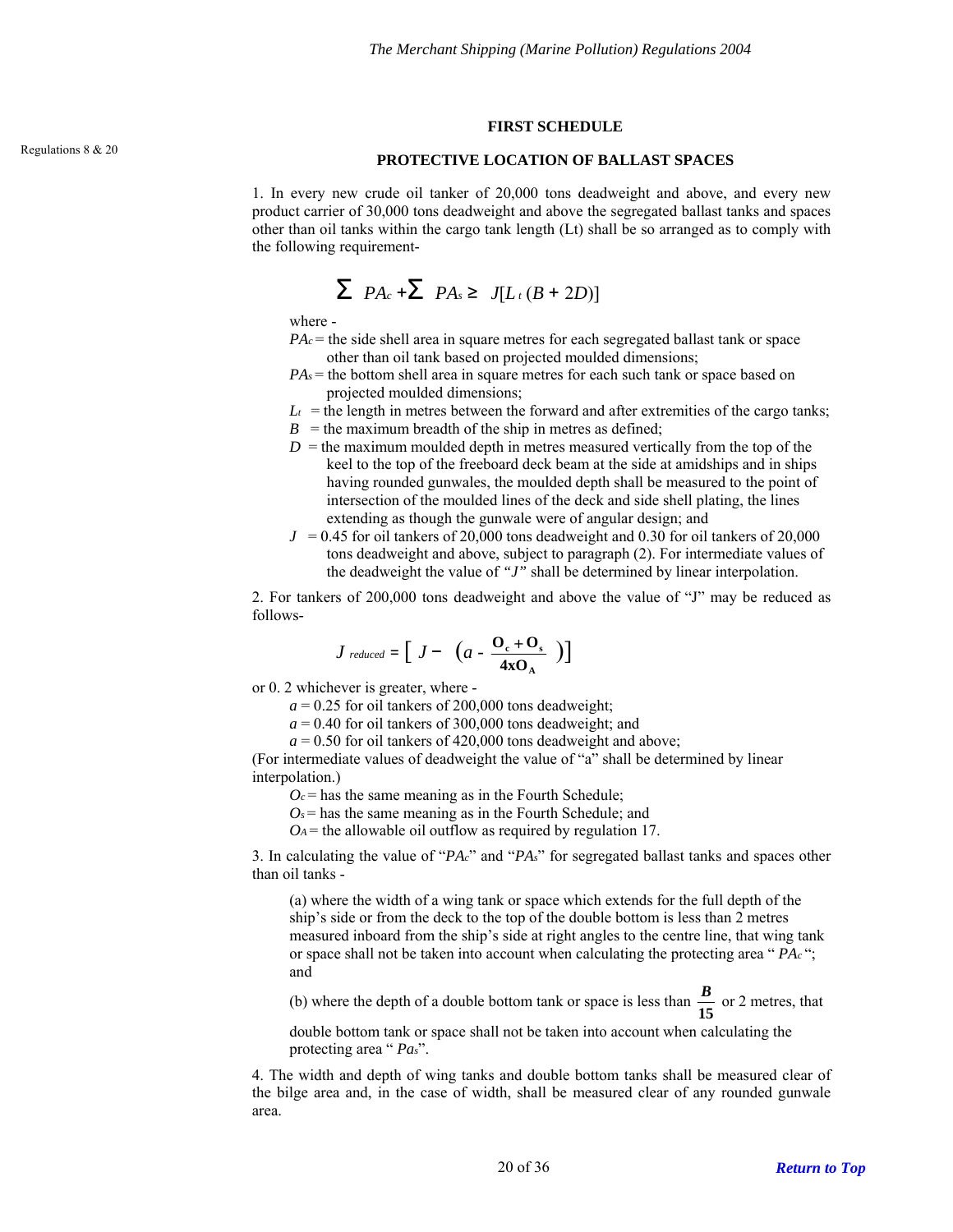### **SECOND SCHEDULE**

# <span id="page-20-0"></span>Regulation 14 **OIL RESIDUES**

#### **STANDARD DIMENSIONS OF FLANGES FOR DISCHARGE CONNECTIONS**

Every ship shall be provided with piping to enable residues from machinery spaces and machinery space bilges to be pumped to a reception facility. This piping is to be led to the open deck and fitted there with a flange of the following dimensions –

| <b>Description</b>                | <b>Dimension</b>                                                                                                                                        |
|-----------------------------------|---------------------------------------------------------------------------------------------------------------------------------------------------------|
| Outside diameter                  | $215 \text{ mm}$                                                                                                                                        |
| Inner diameter                    | According to pipe outside diameter                                                                                                                      |
| Bolt circle diameter              | $183 \text{ mm}$                                                                                                                                        |
| Slots in flange                   | 6 holes, 22 mm in diameter, equidistantly placed on a<br>bolt circle of 183 mm diameter, slotted to the flange<br>periphery, the slot width to be 22 mm |
| Flange thickness                  | $20 \text{ mm}$                                                                                                                                         |
| Bolts and nuts quantity, diameter | 6 each of 20 mm in diameter and of suitable length                                                                                                      |

The flange shall be designed to accept pipes up to a maximum diameter of 125 mm and shall be of steel or other equivalent material having a flat face. This flange, together with a gasket of oil proof material, shall be suitable for a service pressure of 6 kg/cm2.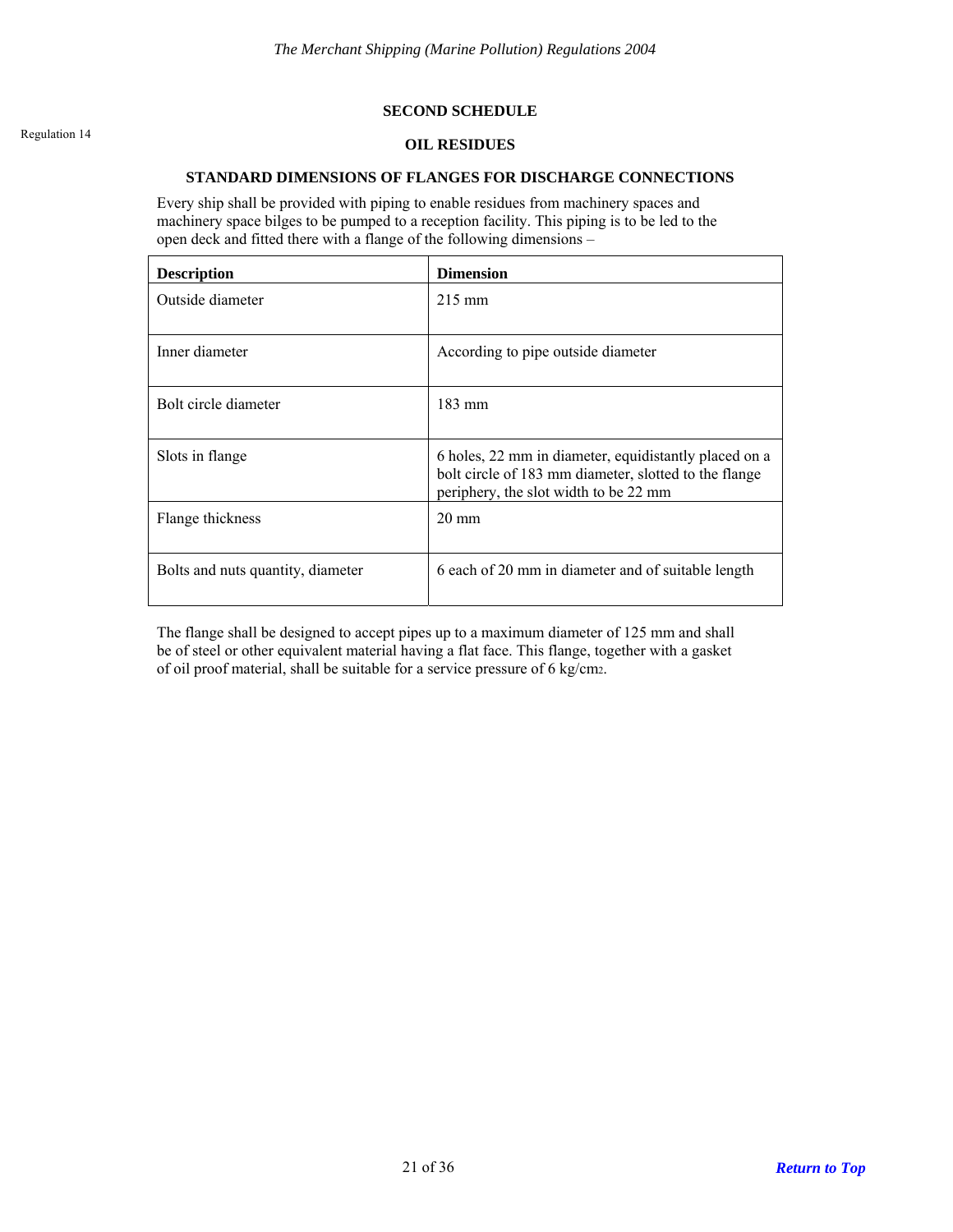#### **THIRD SCHEDULE**

## <span id="page-21-0"></span>**SPECIFICATIONS FOR THE DESIGN, INSTALLATION AND OPERATION OF A PART-FLOW SYSTEM FOR CONTROL OF OVERBOARD DISCHARGES**

#### **Purpose**

1. The purpose of these Specifications is to provide specific design criteria and installation and operational requirements for the part-flow system referred to in regulation  $15(6)(e)$ .

### **Application**

2. (1) Existing oil tankers may discharge dirty ballast water and oil contaminated water from cargo tank areas below the waterline, provided that part of the flow is led through permanent piping to a readily accessible location on the upper deck or above where it may be visually observed during the discharge operation and provided that the arrangements comply with the requirements of this Schedule.

(2) The part-flow concept is based on the principle that the observation of a representative part of the overboard effluent is equivalent to observing the entire effluent stream and these specifications provide the details of the design installation, and operation of a part-flow system.

#### **General Provisions**

3. (1) The part-flow system shall be so fitted that it can effectively provide a representative sample of the overboard effluent for visual display under all normal operating conditions.

(2) The part-flow system is in many respects similar to the sampling system for an oil discharge monitoring and control system but shall have pumping and piping arrangements separate from such a system, provided that other combined equivalent arrangements may be acceptable.

(3) The display of the part-flow shall be arranged in a sheltered and readily accessible location on the upper deck or above, (e.g. the entrance to the pump room) and shall be effective communication between the location of the part-flow display and the discharge control position.

(4) Samples shall be taken from relevant sections of the overboard discharge piping and be passed to the display arrangement through a permanent piping system.

(5) The part-flow system shall include the following components -

- (a) sampling probes;
- (b) sample water piping system;
- (c) sample feed pump(s);
- (d) display arrangement;
- (e) sample discharge arrangement; and, subject to the diameter of the sample piping-
- (f) flushing arrangement.
- (6) The part-flow system shall comply with the appropriate safety requirements.

#### **System Arrangement**

4. (1) Sampling points location

(a) sampling points shall be so located that relevant samples can be obtained from the effluent being discharged through outlets below the waterline which are used for operational discharges;

(b) sampling points shall, as far as practicable, be located in pipe sections where a turbulent flow is not normally encountered; and

(c) sampling points shall, as far as practicable, be arranged in accessible locations in vertical sections of the discharge piping.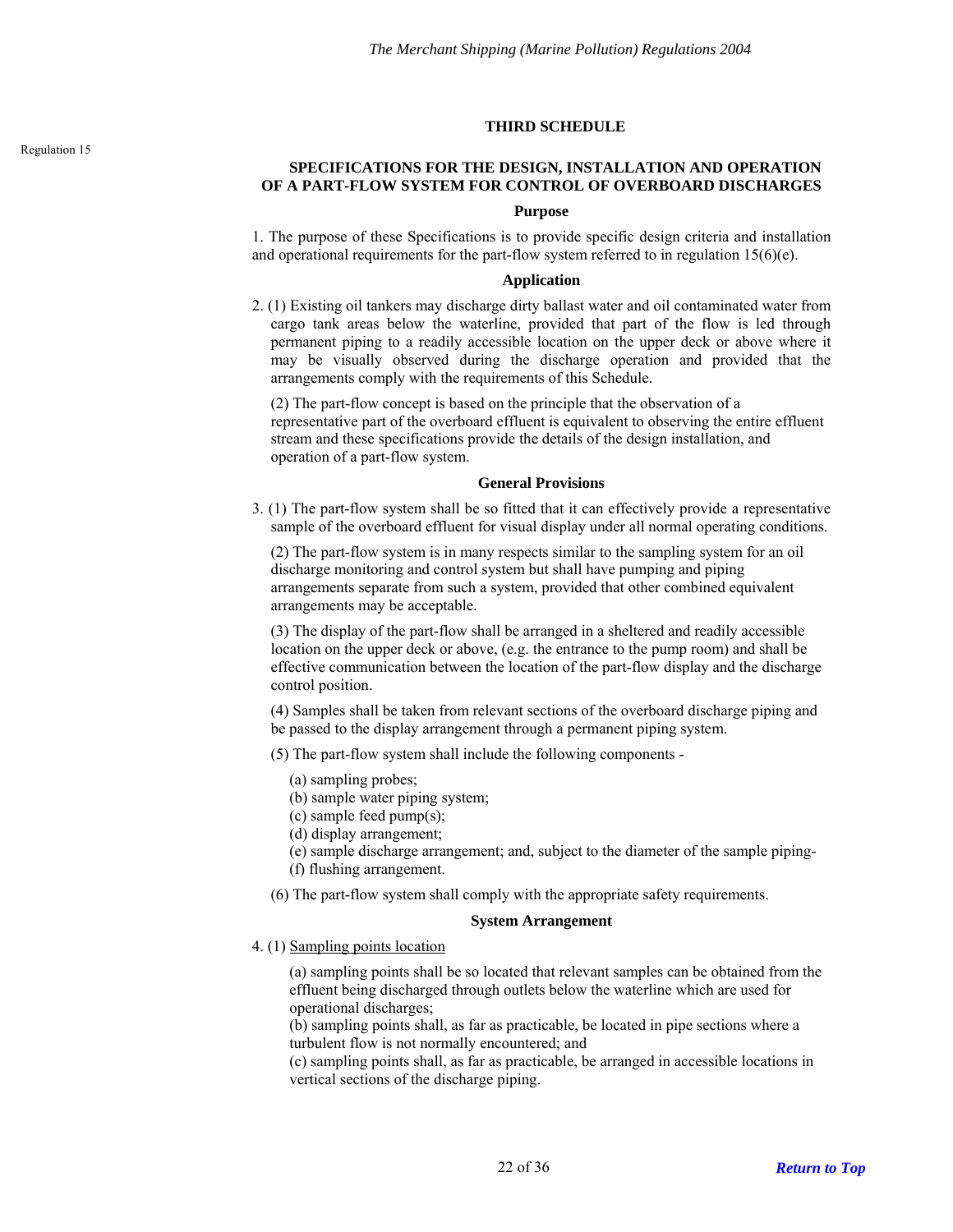(2) Sampling probes

(a) sampling probes shall be arranged to protrude into the pipe a distance of about one forth of the pipe diameter;

(b) sampling probes shall be arranged for easy withdrawal for cleaning;

(c) a stop valve shall be fitted adjacent to each probe, except that where the probe is mounted in a cargo line, two stop valves shall be fitted in series, in the sample line; (d) sampling probes shall be of corrosion-resistant and oil-resistant material, of adequate strength, properly jointed and supported;

(e) sampling probes shall have a shape, such as shown in Figure 1, that is not prone to becoming clogged by particle contaminants and shall not generate high hydrodynamic pressures at the sampling probe tip; and

(f) sampling probes shall have the same nominal bore as the sample piping.

(3) Sample piping

(a) the sample piping shall be arranged as straight as possible between the sampling points and the display arrangement and bends and pockets where settled oil or sediment may accumulate shall be avoided;

(b) the sample piping shall be so arranged that sample water is conveyed to the display arrangement within 20 seconds and flow velocity in the piping shall not be less than 2 metres per second;

(c) the diameter of the piping shall not be less than 40 millimetres where no fixed flushing arrangement is provided and shall not be less than 25 millimetres where a pressurised flushing arrangement as detailed in subparagraph (4) is installed;

(d) the sample piping shall be of corrosion-resistant and oil-resistant material, of adequate strength, properly jointed and supported; and

(e) where several sampling points are installed the piping shall be connected to a valve chest at the suction side of the sample feed pump.

## (4) Sample feed pump

the sample feed pump capacity shall be suitable to allow the flow rate of the sample water to comply with subparagraph (2)(b).

#### (5) Flushing arrangement

where the diameter of sample piping is less than 40 millimetres, a fixed connection from pressurised sea or fresh water piping system shall be installed to enable flushing of the sample piping system.

## (6) Display arrangement

(a) the display arrangement shall consist of a display chamber provided with a sight glass and the chamber shall be of a size that will allow a free fall stream of the sample water to be clearly visible over a length of at least 200 millimetres or such equivalent arrangement as may be approved;

(b) the display arrangement shall incorporate valves and piping in order to allow part of the sample water to bypass the display chamber to obtain a laminar flow for display in the chamber; (c) the display arrangement shall be designed to be easily opened and cleaned;

(d) the internal surfaces of the display chamber shall be white except for the background wall which shall be so coloured as to facilitate the observation of a change in the quality of the sample water;

(e) the lower part of the display chamber shall be shaped as a funnel for collection of the sample water;

(f) a test cock for taking a grab sample shall be provided in order that a sample of the water can be examined independently of that in the display chamber; and

(g) the display arrangement shall be adequately lighted to facilitate visual observation of the sample water.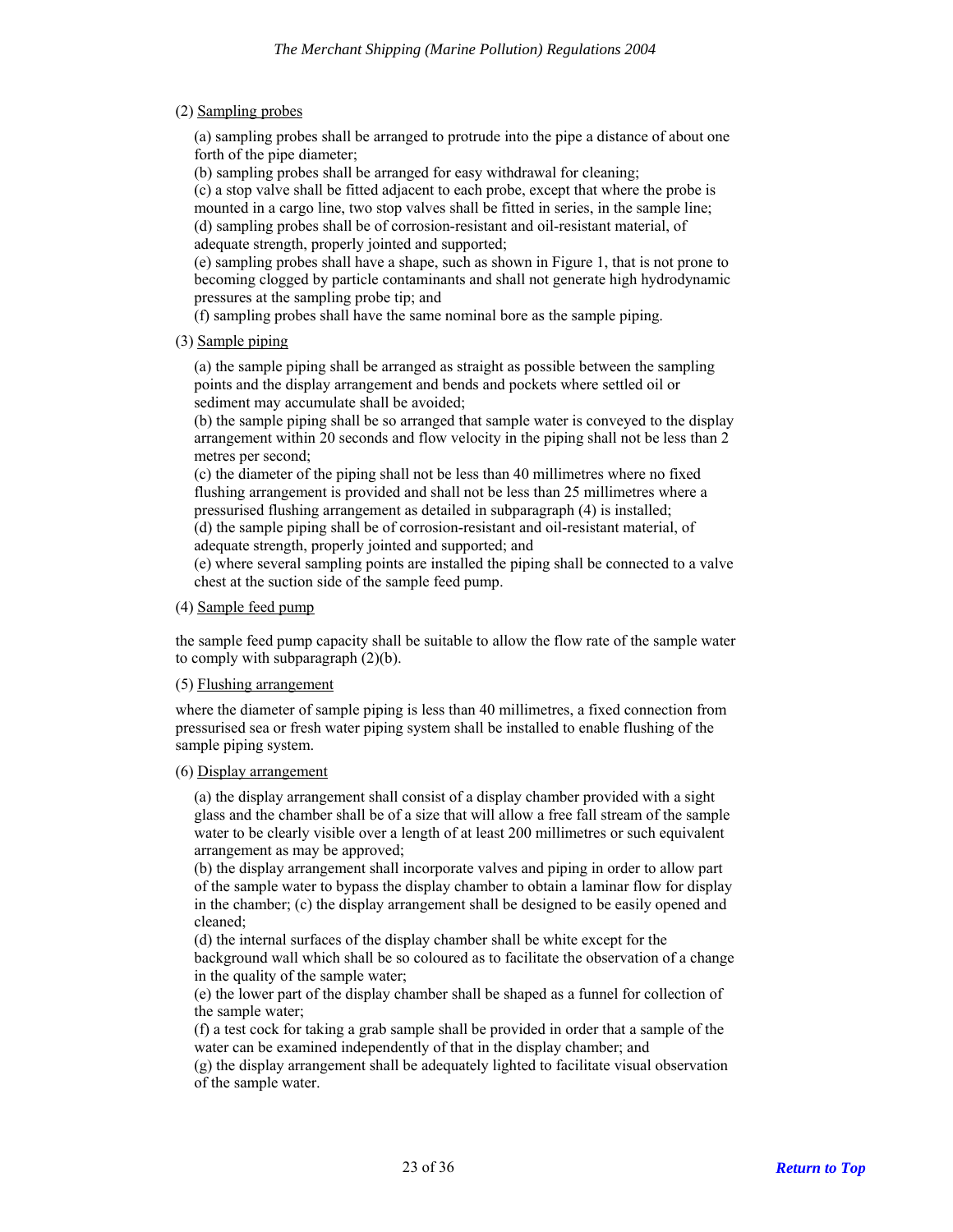(7) With respect to the sample arrangement, the sample water leaving the display chamber shall be routed into the sea or to a slop tank through fixed piping of adequate diameter.

### **Operation**

5. (1) When a discharge of dirty ballast water or other oil contaminated water from the cargo tank area is taking place through an outlet below the waterline, the part-flow system shall provide sample water from the relevant discharge outlet at all times.

(2) The sample water shall be observed particularly during those phases of the discharge operation when the greatest possibility of oil contamination occurs and the discharge shall be stopped whenever traces of oil are visible in the flow and when the oil content meter reading indicates that the oil content exceeds permissible limits.

(3) On those systems that are fitted with flushing arrangements, the sample piping shall be flushed after contamination has been observed and the sample piping shall be flushed after each period of usage.

(4) The ship's cargo and ballast handling manuals and, where applicable, those manuals required for crude oil washing systems or dedicated clean ballast tanks operation shall clearly describe the use of the part-flow system in conjunction with the ballast discharge and the slop tank decanting procedures.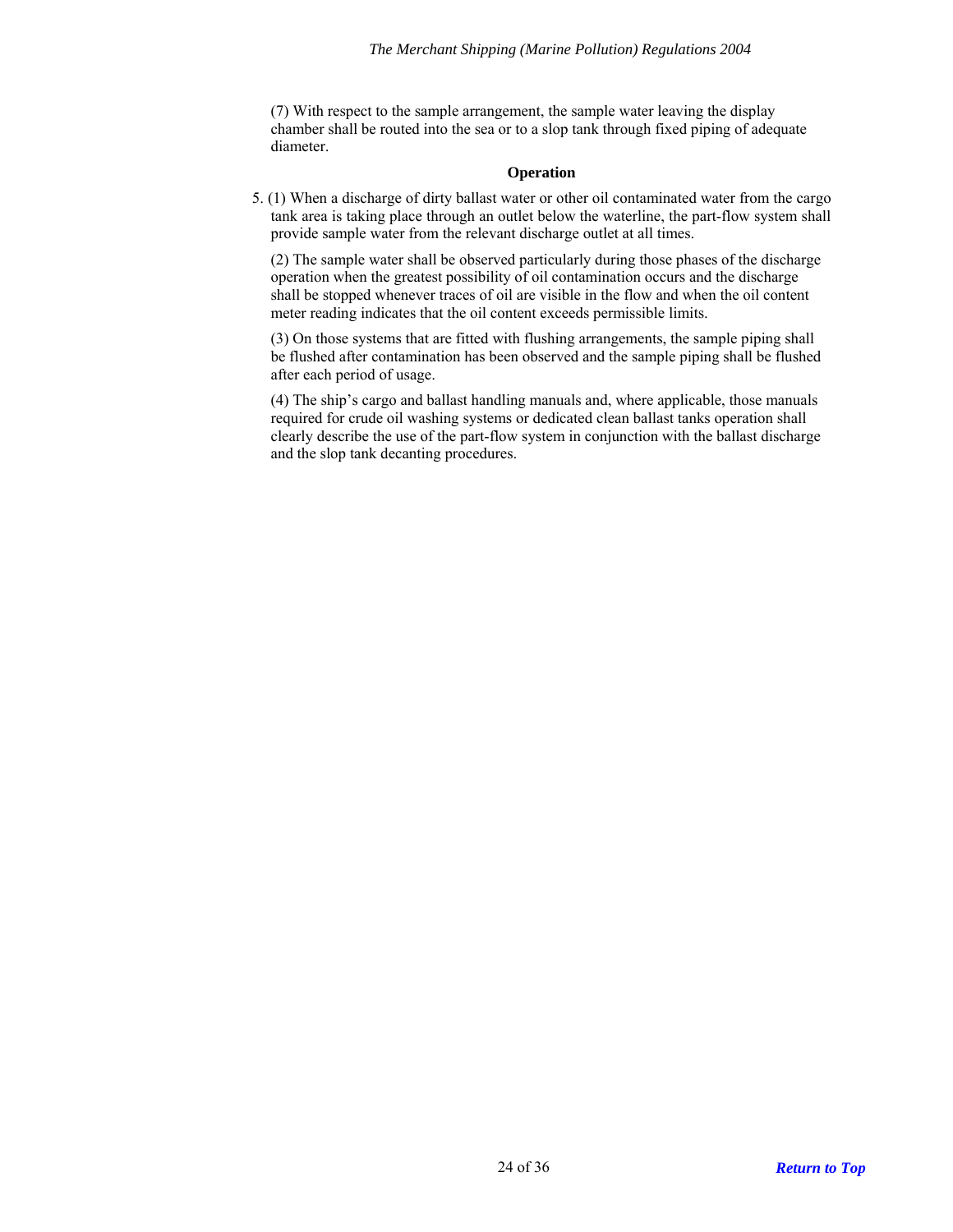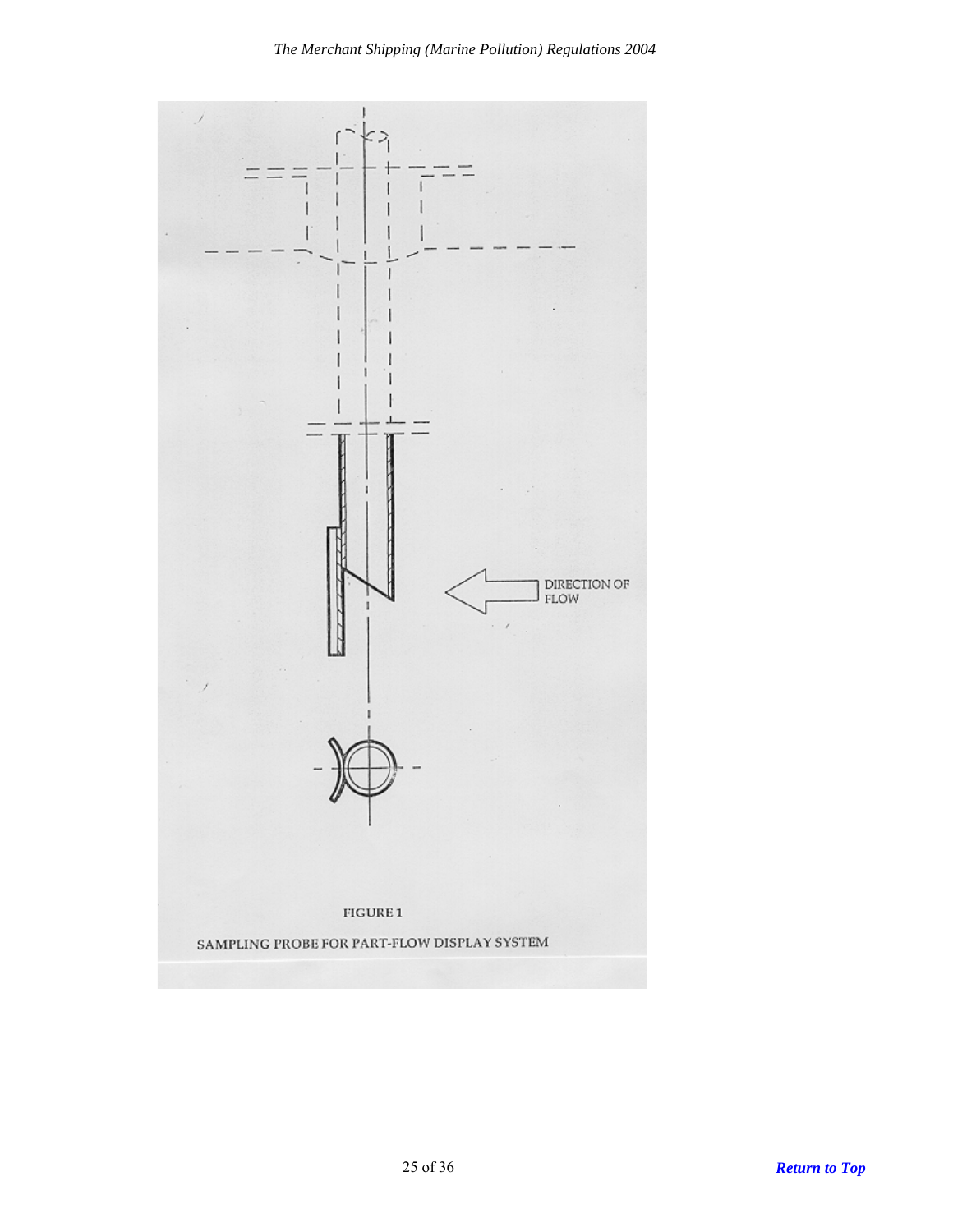## **FOURTH SCHEDULE**

## **"SIDE AND BOTTOM DAMAGE" AND "HYPOTHETICAL OUTFLOW OF OIL"**

<span id="page-25-0"></span>The definitions below are necessary to determine the permissible size and arrangements of cargo tanks and for assessing the standard of subdivision of oil tankers.

#### **Side and Bottom Damage**

1. Side and bottom damage shall be assumed to be damage having the dimensions described in this Schedule caused to the side or bottom of the ship and in the case of bottom damage the dimensions to be assumed are those which relate to the position of damage, as described in this Schedule.

| (1) SIDE DAMAGE                                                                                                                                                     |                                                                                    |                                                 |  |  |
|---------------------------------------------------------------------------------------------------------------------------------------------------------------------|------------------------------------------------------------------------------------|-------------------------------------------------|--|--|
| (i) Longitudinal extent $(l_c)$ :                                                                                                                                   | $\frac{1}{3}L_{3}^{2}$ or 14.5 metres, whichever is less                           |                                                 |  |  |
| (ii) Transverse extent $(tc)$ (inboard from<br>the ship's side at right angles to the<br>centreline at the level corresponding to<br>the assigned summer freeboard) | $\frac{B}{5}$ or 11.5 metres, whichever is less                                    |                                                 |  |  |
| $(iii)$ Vertical $(vc)$                                                                                                                                             | from the base line upwards without limit                                           |                                                 |  |  |
| (2) BOTTOM DAMAGE                                                                                                                                                   |                                                                                    |                                                 |  |  |
|                                                                                                                                                                     | <b>FOR 0.3L FROM THE</b><br><b>FORWARD</b><br>PERPENDICULAR OF<br><b>SHIP</b>      | <b>ANY OTHER PART OF</b><br><b>THE SHIP</b>     |  |  |
| Longitudinal extent $(ls)$                                                                                                                                          | $\frac{L}{10}$                                                                     | $\frac{L}{10}$ or 5 Metres<br>whichever is less |  |  |
| Transverse extent $(ts)$                                                                                                                                            | $\frac{B}{6}$ or 10 metres,<br>whichever is less,<br>but not less than 5<br>metres | 5 metres                                        |  |  |
| Vertical extent from the base-line $(vs)$                                                                                                                           | or 6 metres, whichever is less                                                     |                                                 |  |  |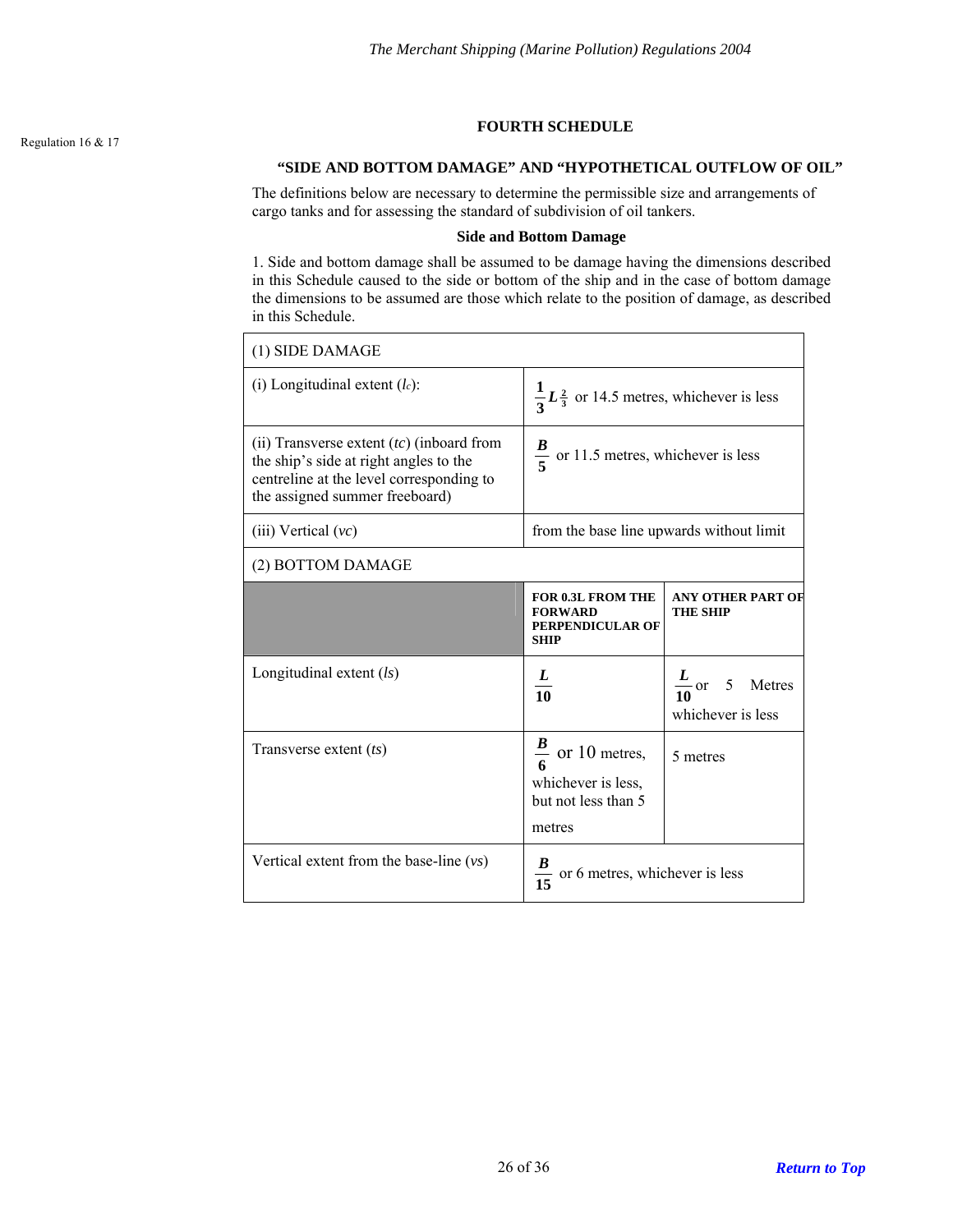#### **Hypothetical Oil Outflow**

2. The hypothetical outflow of oil in the case of side damage  $(O<sub>c</sub>)$  and bottom damage  $(O<sub>s</sub>)$ shall be calculated by the following formulae with respect to compartments breached by damage at all conceivable locations along the length of the ship to the extent as described in paragraph 1.

(1) For side damage

$$
O_c = \sum W_i + \sum K_i C_i \qquad (I)
$$

(2) For bottom damage

$$
O_s = \frac{1}{3} \left( \sum Z_i W_i + \sum Z_i C_i \right) \quad (\mathbf{II})
$$

where:

 $W_i$  = volume in cubic metres of a wing tank assumed to be breached by the damage as described in paragraph 1; *Wi* for a segregated ballast tank may be taken as equal to zero.

 $C_i$  = volume in cubic metres of a centre tank assumed to be breached by the damage as described in paragraph 1; *Ci* for a segregated ballast tank may be taken as equal to zero.

$$
K_i = 1 - \frac{b_i}{t_c}
$$
 and when  $b_i$  is equal or greater than  $t_c$ ,  $K_i$  shall be taken as equal to zero.

$$
Z_i = 1 - \frac{h_i}{v_s}
$$
 and when *h\_i* is equal to or greater than *v\_s*, *Z\_i* shall be taken as equal to zero.

 $b_i$  = minimum width is metres of the wing tank under consideration, measured inboard from the ship's side at right angles to the centreline at the level corresponding to the assigned summer freeboard.

 $hi =$  minimum depth in metres of the double bottom under consideration; where no double bottom is fitted *hi* shall be taken as equal to zero.

3. Where a void space or segregated ballast tank of a length less than *lc* as defined in paragraph 1 is located between wing oil tanks, *Oc* in formula (I) set out in paragraph 2(1) may be calculated on the basis of volume *Wi* being the actual volume of one such tank (where they are of equal capacity) or the smaller of the two tanks (where they differ in capacity), adjacent to such space, multiplied by  $S_i$  as defined below and taking for all other wing tanks involved in such a collision the value of the actual full volume of those tanks.

$$
s_i = 1 - \frac{l_i}{l_c}
$$

where -

 $l_i$  = length in metres of void space or segregated ballast tank under consideration.

4. (1) For the purpose of paragraph 2(1) credit shall only be given in respect of double bottom tanks which are either empty or carrying clean water only when cargo is carried in the tanks above.

(2) Where the double bottom does not extend for the full length and width of the tank involved, the double bottom shall be considered non existent and the volume of the tanks above the area of the bottom damage shall be included in formula (II) set out in paragraph 2(2) even if the tank is not considered breached because of the installation of such a partial double bottom.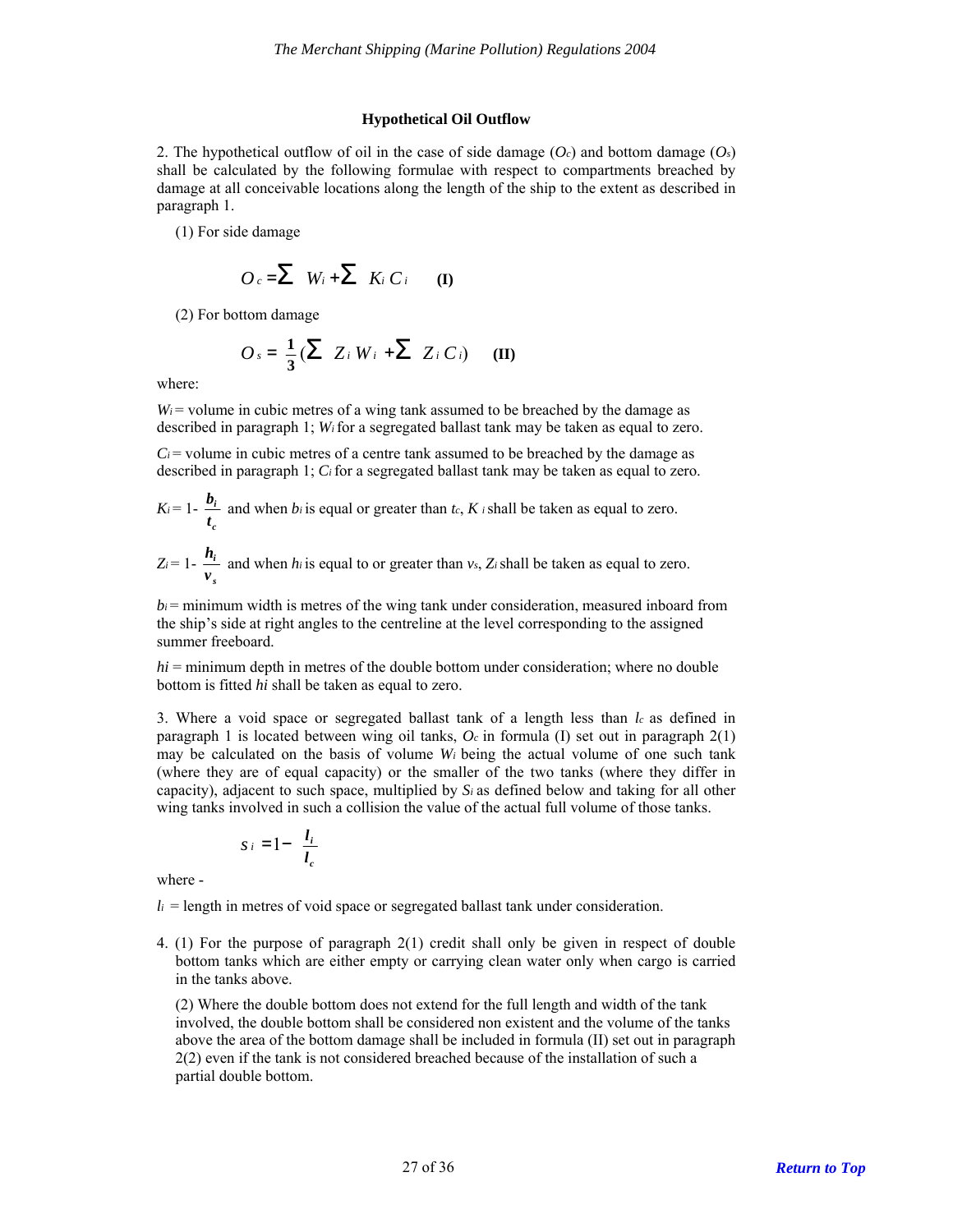(3) Suction wells may be neglected in the determination of the value of hi provided such wells are not excessive in area and extend below the tank in no case more than half the height of the double bottom; where the depth of such a well exceeds half the height of the double bottom, *hi* shall be taken to be equal to the double bottom height minus the well height.

(4) Where suction wells are installed within the double bottom, the following requirements shall be complied with:

(a) the piping serving such wells shall be fitted with valves or other closing arrangements located at the point of connection to the tank so as to prevent oil outflow in the event of damage to the piping;

(b) such piping shall be installed as high from the bottom shell as possible; and

(c) the valves shall be kept closed at sea whenever the tank contains oil cargo, except that they may be opened only to transfer cargo for trimming the ship.

5. In the case where the bottom damage simultaneously involves four centre tanks, the valve of *Os* may be calculated according to the formula -

$$
O_s = (\sum Z_i W_i + \sum Z_i C_I) \qquad (III)
$$

6. In the case of bottom damage, a reduced amount of oil outflow may be assumed where a cargo transfer system is installed which has an emergency high suction in each cargo tank capable of transferring from a breached tank or tanks to segregated ballast tanks or to cargo tanks, where such tanks have sufficient ullage, and where the cargo transfer system complies with the following requirements -

(a) in two hours of operation it is capable of transferring oil equal to one half of the largest of the breached tanks involved;

(b) the ballast or cargo tanks are available and capable or receiving such quantity; and

(c) the pipes for suction are installed at a height of not less than the vertical extent of the bottom damage.

7. Where those requirements are satisfied, the calculation of *Os* shall be in accordance with formula (III) set out in paragraph 5.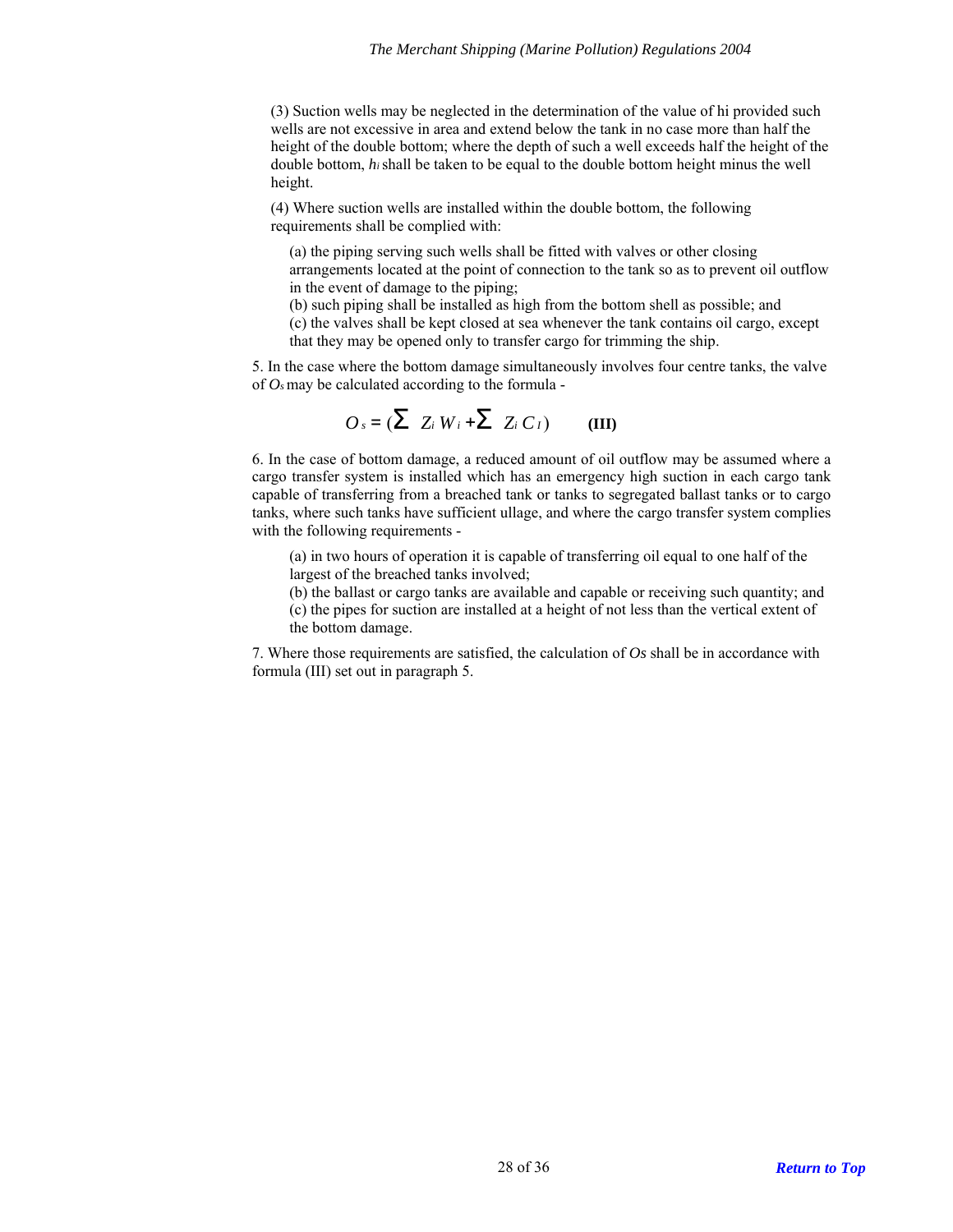## <span id="page-28-0"></span>**Regulation 18 FIFTH SCHEDULE**

### **SUBDIVISION AND STABILITY CRITERIA**

### **Damage Stability**

1. (1) Every new oil tanker shall comply with the subdivision and damage criteria as specified in this Schedule, assuming side or bottom damage specified in paragraph 2, for any operating draught reflecting actual, partial or full load conditions consistent with the trim and strength of the ship as well as the specific gravities of the cargo; such damage shall be assumed to have occurred at all conceivable locations along the length of the ship as follows:

(a) in tankers of more than 225 metres in length, anywhere in the ship's length; (b) in tankers of more than 150 metres, but not exceeding 225 metres in length, anywhere in the ship's length except locations involving either after or forward bulkheads bounding the machinery space located aft, which space shall be treated as a single floodable compartment;

(c) in tankers not exceeding 150 metres in length, anywhere in the ship's length between adjacent transverse bulkheads with the exception of the machinery space provided that a tanker of 100 metres or less in length which cannot fulfill all the requirements of paragraph 3 without materially impairing the operational qualities of the ship shall comply with such lesser requirements as the Director may impose.

(2) For the purposes of this paragraph, ballast conditions, where the tanker is not carrying oil in cargo tanks excluding oil residues, shall not be taken into account.

2. The following provisions regarding the extent and the character of the assumed damage shall apply:

| (1) SIDE DAMAGE                                                                                                                                                         |                                                                                   |                                                                                                          |  |  |
|-------------------------------------------------------------------------------------------------------------------------------------------------------------------------|-----------------------------------------------------------------------------------|----------------------------------------------------------------------------------------------------------|--|--|
| (i) Longitudinal extent $(lc)$ :                                                                                                                                        | $\frac{1}{3}L_{3}^{2}$ or 14.5 metres, whichever is less                          |                                                                                                          |  |  |
| (ii) Transverse extent $(tc)$<br>(inboard from the ship's side at right)<br>angles to the centreline at the level<br>corresponding to the assigned summer<br>freeboard) | $\frac{2}{5}$ or 11.5 metres, whichever is less                                   |                                                                                                          |  |  |
| (iii) Vertical $(vc)$                                                                                                                                                   | from the base line upwards without limit                                          |                                                                                                          |  |  |
| (2) BOTTOM DAMAGE                                                                                                                                                       |                                                                                   |                                                                                                          |  |  |
|                                                                                                                                                                         | <b>FOR 0.3L FROM THE</b><br><b>FORWARD</b><br>PERPENDICULAR OF THE<br><b>SHIP</b> | <b>ANY OTHER PART OF THE</b><br><b>SHIP</b>                                                              |  |  |
| Longitudinal extent $(ls)$                                                                                                                                              | whichever is less                                                                 | $rac{1}{3}L^{\frac{2}{3}}$ or 14.5 metres, $\frac{1}{3}L^{\frac{2}{3}}$ or 5 Metres<br>whichever is less |  |  |
| Transverse extent $(ts)$                                                                                                                                                | or 10 metres,<br>whichever is less                                                | $rac{B}{6}$<br>or $10$<br>metres,<br>whichever is less                                                   |  |  |
| Vertical extent $(vs)$                                                                                                                                                  | moulded line of the bottom shell plating at centre line                           | or 6 metres, whichever is less measured from                                                             |  |  |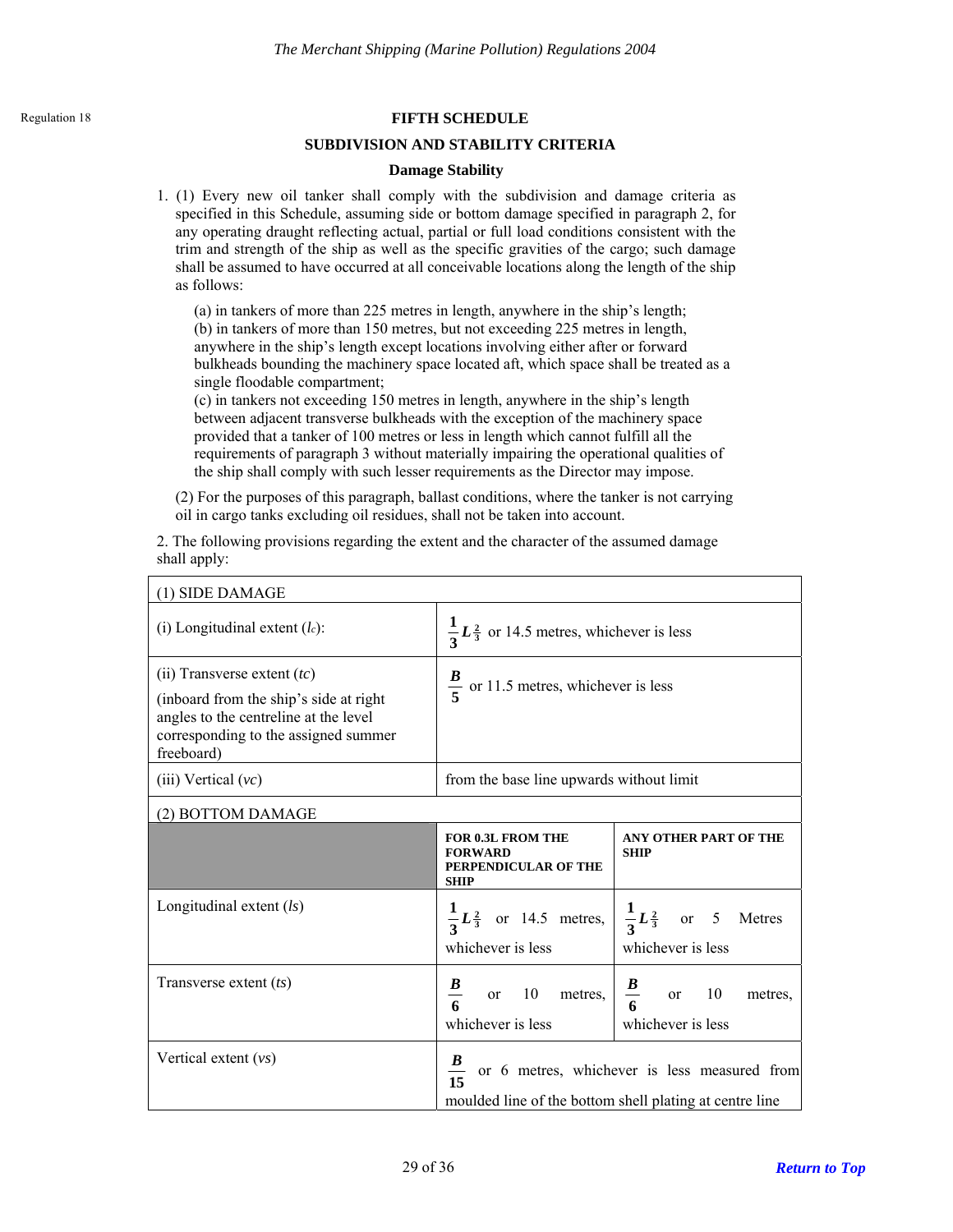(3) Where damage of a lesser extent than the maximum extent of damage specified in subparagraph (2) would result in a more severe condition in relation to the ship's stability, such damage shall be assumed.

(4) Where the damage envisaged in paragraph  $1(1)(a)$  or  $1(1)(b)$  would involve transverse watertight bulkheads, such bulkheads shall not be considered effective unless they are spaced at a distance at least equal to the longitudinal extent of the assumed damage specified in subparagraph (2); where such bulkheads are spaced at a lesser distance, one or more of these bulkheads within such extent of damage shall be assumed to be nonexistent for the purpose of determining which compartments are flooded.

(5) Where the damage envisaged in paragraph  $1(1)(c)$  occurs between adjacent transverse watertight bulkheads no main transverse bulkhead or transverse bulkhead bounding side tanks or double bottom tanks shall be assumed damaged unless -

(a) the spacing between the adjacent bulkheads is less than the longitudinal extent of the assumed damage specified in subparagraph (2); or

(b) there is a step or recess in the transverse bulkhead of more than 3.05 metres in length, located within the extent of penetration of the assumed damage so however that the step formed by the after peak bulkhead and after peak tank top shall not be regarded as a step.

(6) Where pipes, ducts or tunnels are situated within the assumed extent of damage, arrangements shall be made so that progressive flooding cannot thereby extend to compartments other than those assumed to be floodable for each case of damage.

3. Oil tankers shall be regarded as complying with the damage stability criteria where the following requirements are met:

(a) the final waterline, taking into account sinkage, heel and trim, shall be below the lower edge of any opening through which progressive flooding may take place, and such openings shall include air pipes and those openings which are closed by means of weathertight doors or hatch covers, but may exclude those openings which are closed by means of watertight manhole covers and flush scuttles, small watertight cargo tank hatch covers which maintain the high integrity of the deck, remote operated watertight sliding doors, and side scuttles of the non-opening type;

(b) in the final stage of flooding, the angle of heel due to unsymmetrical flooding shall not exceed 25 degrees, provided that this angle may be increased by up to 3 degrees where no deck edge immersion occurs as a result of such increase;

(c) the stability in the final stage of flooding shall be investigated and may be regarded as sufficient where

- (i) the righting lever curve has a range of at least 20 degrees beyond the condition of equilibrium in association with a maximum residual righting lever of at least 0.1 metre within the 20 degree range; and
- (ii) the area under the curve within this range shall not be less than 0.0175 metre radian; and unprotected openings shall not be immersed within this range unless the space concerned is assumed to be flooded; however within this range, the immersion of any of the openings listed in subsubparagraph (a) and other openings capable of being closed weathertight may be permitted;

(d) equalisation arrangements requiring mechanical aids such as valves or crosslevelling pipes, where fitted, shall not be taken into account for the purpose of reducing an angle of heel or attaining the minimum range of residual stability to meet the requirements of subsubparagraphs (a) to (c) and sufficient residual stability shall be maintained during all stages where equalisation is used; spaces which are linked by ducts of large cross-sectional area may be considered to be as one; and (e) the stability of the ship shall be sufficient during intermediate stages of flooding.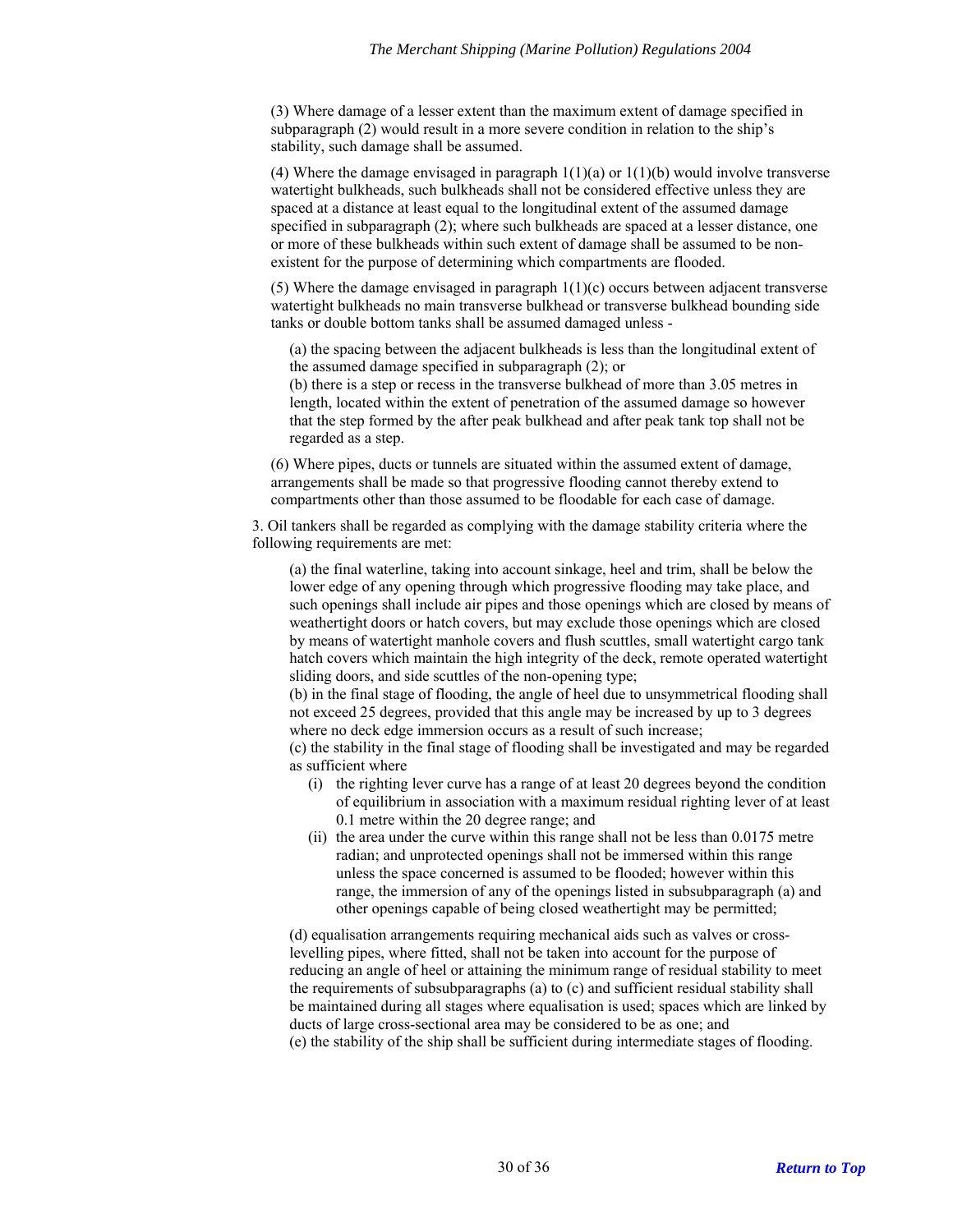4. (1) The requirements of paragraph 1 shall be deemed not to have been complied with unless compliance is confirmed by calculations which take into consideration the design characteristics of the ship, the arrangements, configuration and contents of the damaged compartments, and the distribution, specific gravities and free surface effect of liquids and the calculations shall be based on the criteria contained in subparagraphs (2) to (8).

(2) Account shall be taken of an empty or partially filled tank, the specific gravity of the cargo carried, and the outflow of liquids from the damaged compartments.

(3) The permeabilities assumed for spaces flooded as a result of damage shall be as follows:

| <b>Spaces</b>                   | <b>Permeability</b> |
|---------------------------------|---------------------|
| Appropriate to stores           | 0.60                |
| Occupied as crew accommodation  | 0.95                |
| Occupied by machinery           | 0.85                |
| Voids                           | 0.95                |
| Intended for consumable liquids | 0 to $0.95*$        |
| Intended for other liquids      | 0 to $0.95*$        |

*(\* The permeability of partially filled compartments shall be consistent with the amount of liquid carried in the compartment. Whenever damage penetrates a tank containing liquid, it shall be assumed that the contents are completely lost from that compartment and replaced by salt water up to the level of the final plane of equilibrium.)* 

(4) The buoyancy of a superstructure directly above the side damage shall not be taken into account.

(5) The unflooded parts of a superstructure beyond the extent of damage may be taken into account provided that they are separated from the damaged space by watertight bulkheads and that the requirements of paragraph  $3(1)$  in respect of these intact spaces are complied with.

(6) Hinged watertight doors may be fitted in watertight bulkheads in the superstructure.

(7) The free surface effect shall be calculated at an angle of heel of 5 degrees for each individual compartment; however the Authority may require, or allow, the free surface corrections to be calculated at an angle of heel greater than 5 degrees for partially filled tanks.

(8) In calculating the effect of free surfaces of consumable liquids it shall be assumed that, for each type of liquid at least one transverse pair of tanks or a centreline tank has a free surface and the tank, or combination of tanks, to be taken into account shall be those where the effect of the free surface is the greatest.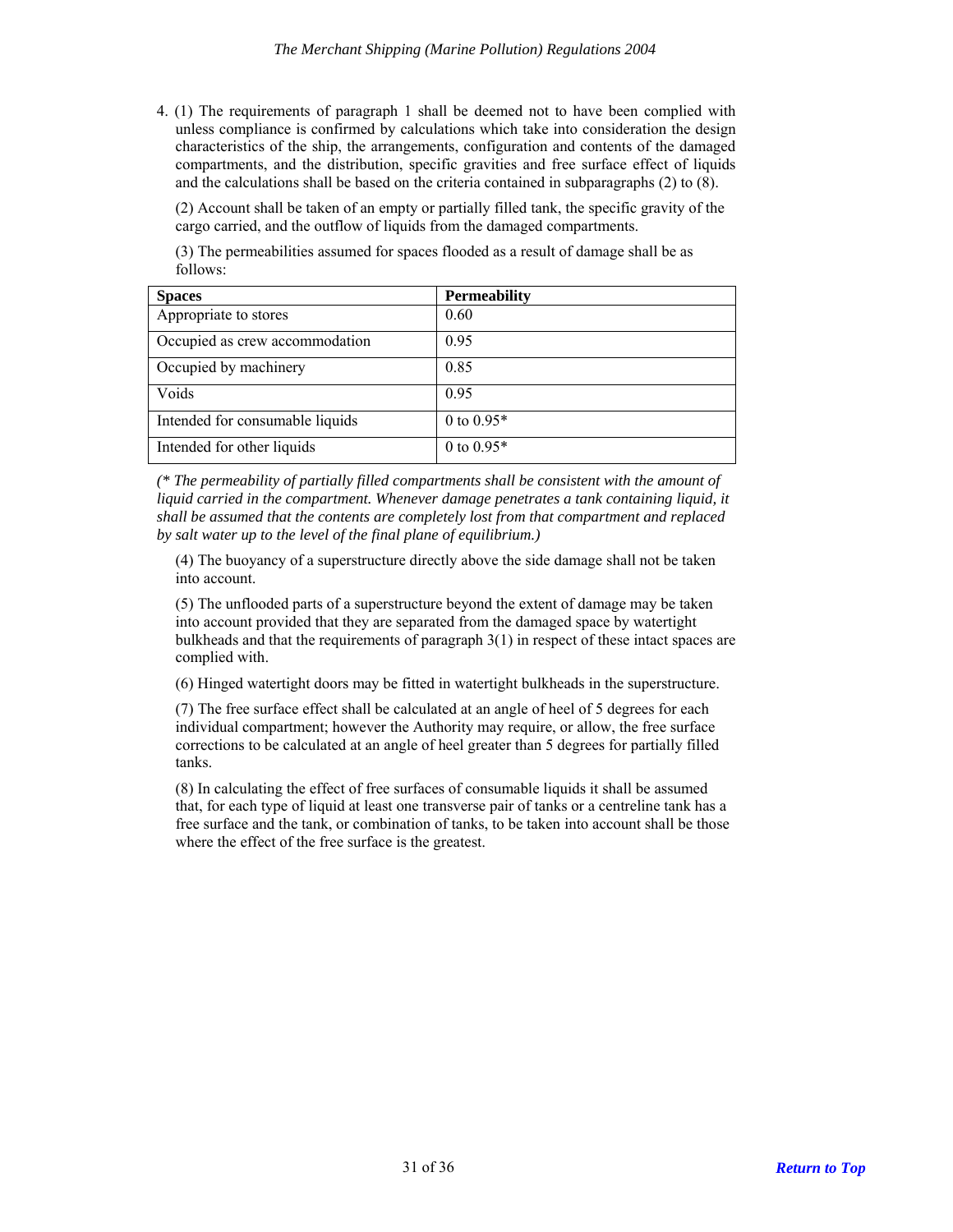## <span id="page-31-0"></span>**SIXTH SCHEDULE** Regulation 19 & 20

## **PROTECTION OF CARGO SPACES BY BALLAST TANKS OR SPACES OTHER THAN CARGO AND FUEL OIL**

#### **Oil Tankers Built after 5th July 1993**

1. In the event of collision or grounding the entire cargo length shall be protected by ballast tanks, or spaces other than cargo and fuel oil tanks, as provided for in this Schedule.

2. Wing tanks or spaces shall extend either for the full depth of the ship's side or from the top of the double bottom to the uppermost deck, disregarding a rounded gunwale where fitted and they shall be arranged in such a way that the cargo tanks are located inboard of the moulded line of the side shell plating, nowhere less than the distance which, as shown in the figure at the end of this Schedule is measured at any cross-section at right angles to the side shell, as specified below -

$$
w = 0.5 + \frac{DW}{20,000} \ (m);
$$
  
or  $w = 2.0m;$ 

whichever is the lesser, but with a minimum value of 1.0m.

3. The depth of each double bottom tank or space at any cross-section shall be such that the distance *h* between the bottom of the cargo tanks and the moulded line of the bottom shell plating measured at right angles to the bottom shell plating as shown in the said figure 1 is not less than specified below

$$
h= B/15(m);
$$
  
or  $h = 2.0m;$ 

whichever is the lesser, but with a minimum value of 1.0m

4. At the turn of the bilge area or at locations without a clearly defined turn of the bilge, when the distances *h* and *w* are different, the distance *w* shall have preference at levels exceeding 1.5 *h* above the baseline as shown in the figure at the end of this Schedule.

5. (1) The aggregate capacity of wing tanks, double bottom tanks, forepeak tanks and afterpeak tanks used for ballast on crude oil tankers of 20,000 tons deadweight and above and product carriers of 30,000 tons deadweight and above, shall not be less than the capacity of segregated ballast tanks necessary to meet the requirements of regulation 7.

(2) Wing tanks or spaces and double bottom tanks used to meet the requirements of this paragraph shall be located as uniformly as practicable along the cargo tank length; additional segregated ballast capacity provided for reducing longitudinal hull girder bending stress, trim, etc., may be located anywhere within the ship.

6. Suction wells in cargo tanks may protrude into the double bottom below the boundary line defined by the distance *h* provided that such wells are as small as practicable and the distance between the well bottom and bottom shell plating is not less than 0.5 *h*.

7. Ballast and cargo piping and other piping such as sounding and vent piping to ballast tanks shall not pass through cargo tanks, and cargo piping and similar piping to cargo tanks shall not pass through ballast tanks; the Director may grant exemption from these requirements for short lengths of piping, provided that they are completely welded or equivalent.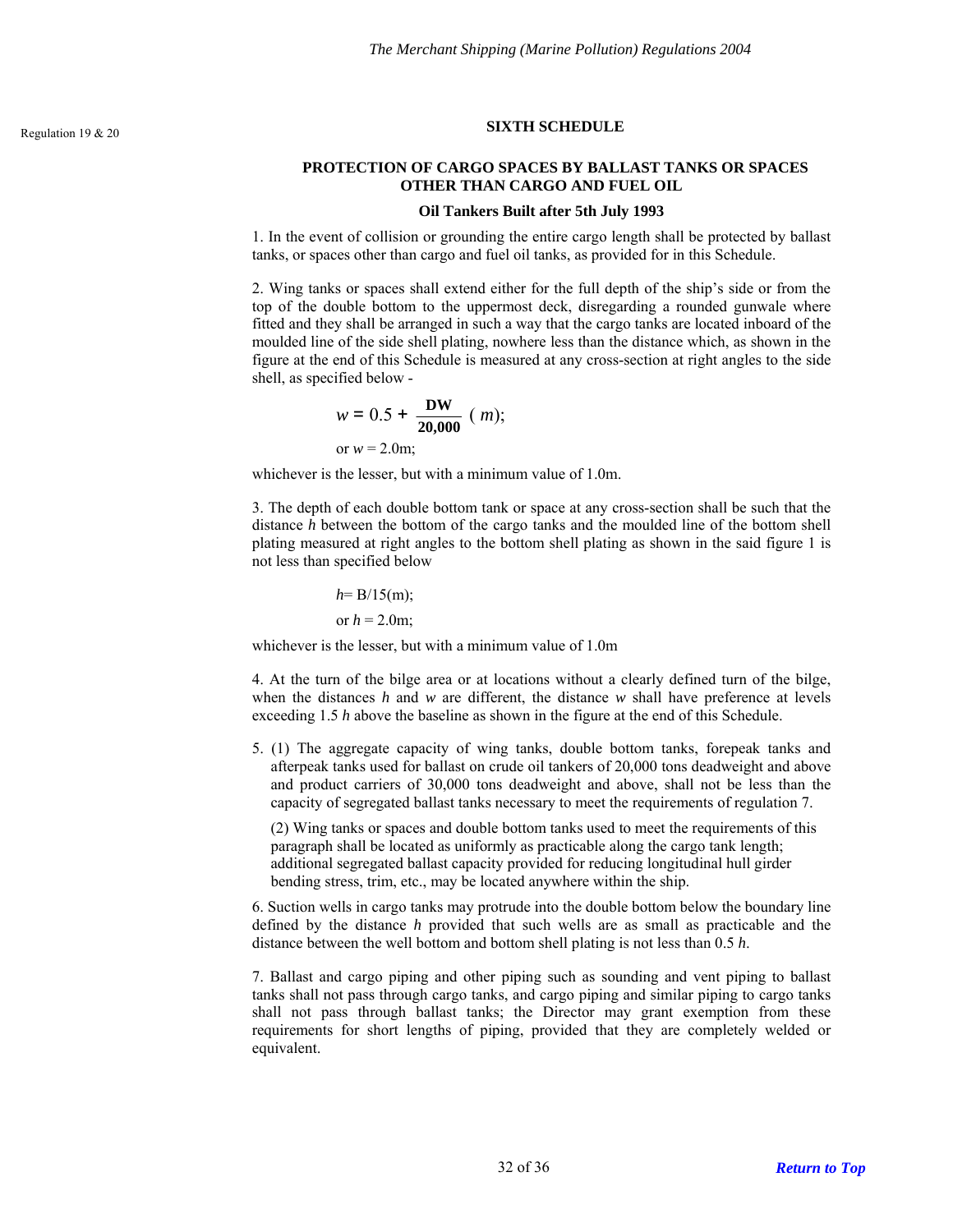8. In the case of an oil tanker of 20,000 tons deadweight and above, the provisions regarding the extent and the character of the assumed damage shall be supplemented by the following assumed bottom raking damage -

- (a) longitudinal extent
	- (i) where the oil tanker is of 75,000 tons deadweight and above, 0.6*L* measured from the forward perpendicular; or
	- (ii) where the oil tanker is less than 75,000 tons deadweight, 0.4*L* measured from the forward perpendicular;
- (b) transverse extent

B/3 anywhere in the bottom; and

(c) vertical extent

breach of the outer hull.

9. Every oil tanker of less than 5,000 tons deadweight shall-

(a) be fitted with double bottom tanks or spaces having such a depth, that the distance *h* specified in paragraph 3 of this Schedule complies with the following:

 $h = B/15$ ,

with a minimum value of 0.76m;

(b) have, in the turn of the bilge area and at locations without a clearly defined turn of the bilge, the cargo tank boundary line running parallel to the line of the mid-ship flat bottom as shown in the Eighth Schedule; and

(c) be provided with cargo tanks so arranged that the capacity of each cargo tank does not exceed 700m3 unless wing tanks or spaces are arranged in accordance with subparagraph 1(1), but with the distance *w* computed as follows-

$$
w = 0.4 + \frac{2.4 \text{DW}}{20,000}
$$

with a minimum value of  $w = 0.76$ m.



(Figure referred to in paragraph 2)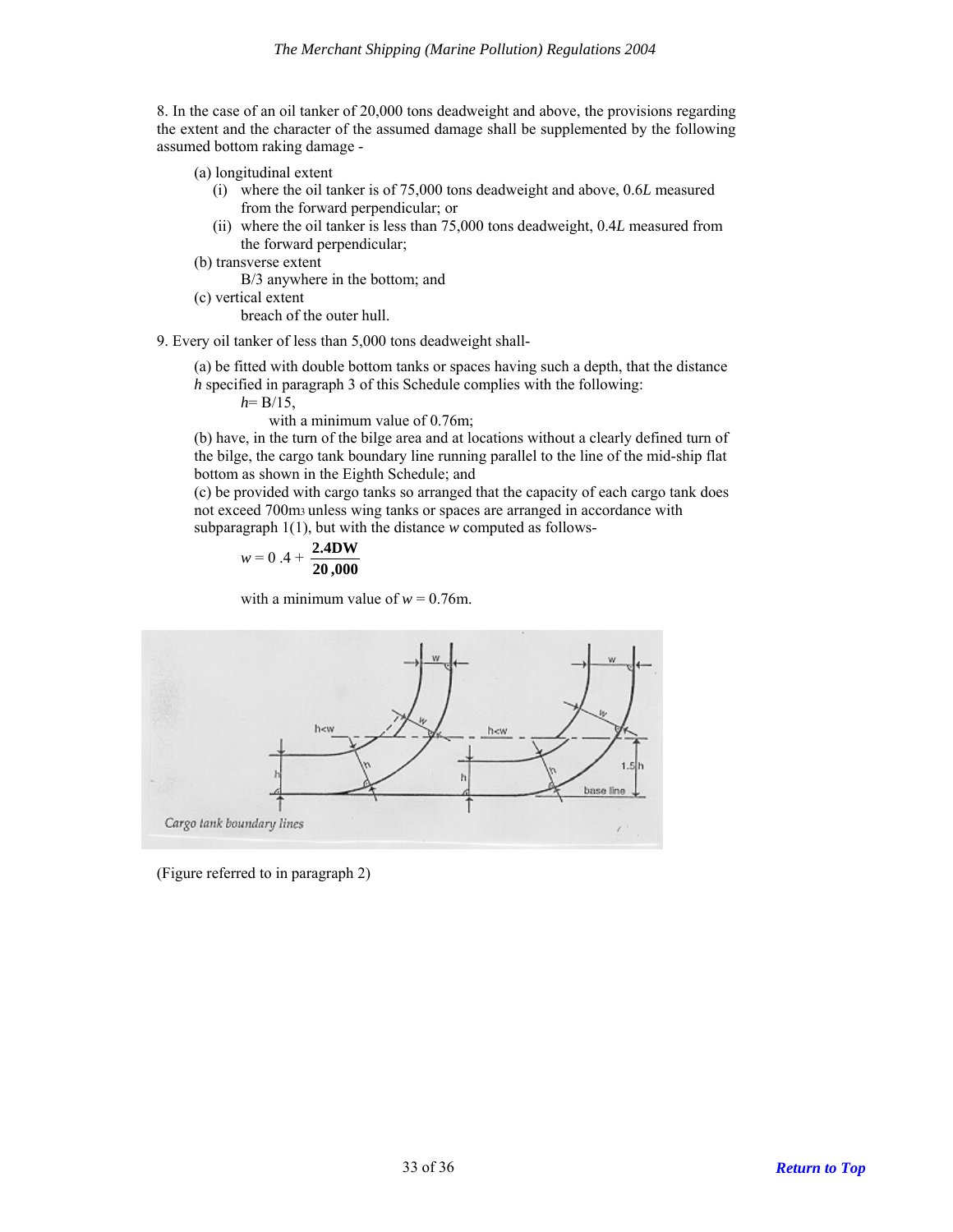## <span id="page-33-0"></span>**SEVENTH SCHEDULE** Regulation 19 & 20

#### **CALCULATION OF HYDROSTATIC PRESSURE**

#### **All tankers built after 5th July 1993**

1. Double bottom or spaces may be dispensed with, provided that the design of the tanker is such that the cargo and vapour pressure exerted on the bottom shell plating forming a single boundary between the cargo and the sea does not exceed the hydrostatic water pressure as expressed by the following formula

## $f h_c p_c g + 100 \Delta p \leq d_n p_s g$

where:

 $h_c$  = height of cargo in contact with the bottom shell plating in metres;

 $p_c$  = maximum cargo density in t/m<sub>3</sub>;

 $d_n$  = minimum operating draught under an expected loading condition in metres;

 $p_s$  = density of sea water in t/m<sub>3</sub>;

 $\Delta p$  = maximum set pressure of pressure/vacuum valve provided for the cargo tank in bars;

 $f =$  safety factor = 1.1;

 $g =$  standard acceleration of gravity (9.81m/s<sub>2</sub>).

2. A horizontal partition necessary to fulfil the requirements of paragraph 1 shall be located at a height of not less than B/6 or 6 metres, whichever is the lesser, but not more than 0.6*D*, above the baseline (where *D* is the moulded depth amidships).

3. Where the double bottom tanks or spaces are dispensed with pursuant to paragraph 1, the location of wing tanks or spaces shall be in accordance with paragraph 2 of the Sixth Schedule except that, below a level 1.5*h* above the baseline (where *h* is as defined in paragraph 3 of that Schedule), the cargo tank boundary line may be vertical down to the bottom plating as shown in the following figure:

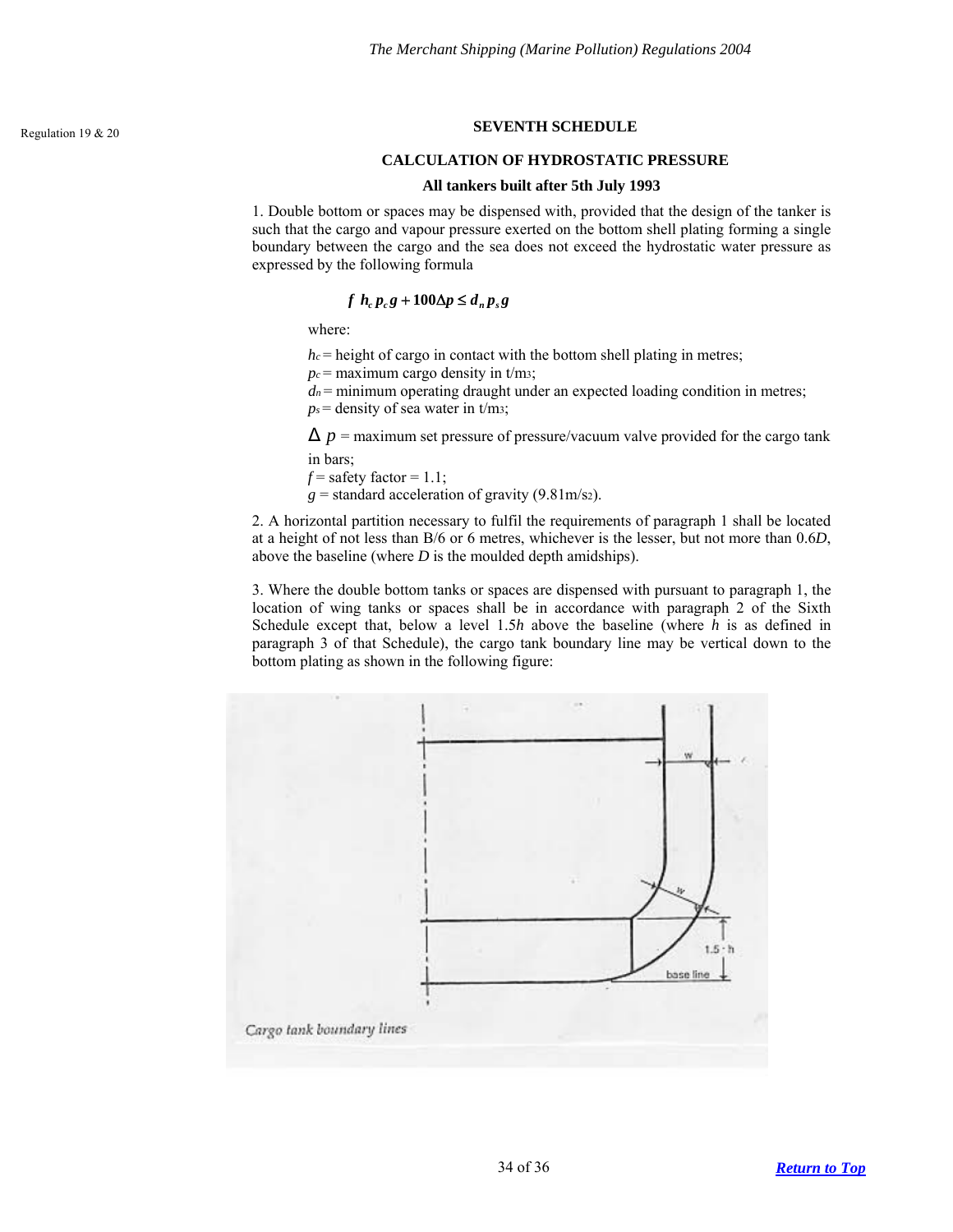### **EIGHTH SCHEDULE**

<span id="page-34-0"></span>Paragraph 9 of the Sixth

## Schedule **HEIGHT OF DOUBLE BOTTOMS IN TANKERS OF LESS THAN 5,000 TONS DEADWEIGHT**

The height of the double bottom tanks or spaces in oil tankers of less than 5, 000 tons deadweight shall be measured so that in the turn of the bilge area and at locations without a clearly defined turn of the bilge, the cargo tank boundary line shall run parallel to the midship flat bottom as shown in the following figure.



### **NINTH SCHEDULE**

# <span id="page-34-1"></span>Regulation 22 **INTACT STABILITY FOR OIL TANKERS OF 5,000 TONS DEADWEIGHT OR MORE**

#### *This Schedule gives effect to Regulation 25A of Annex 1 to MARPOL introduced by IMO Resolution MEPC.75(40).*

1. The intact stability criteria for oil tankers to which this Part of this Schedule applies are specified in subsubparagraphs (a) and (b), as appropriate, for an operating draught under the worst possible conditions of cargo and ballast loading, consistent with good operational practice, including intermediate stages of liquid transfer operations; and under all conditions the ballast tanks shall be assumed slack.

(a) in port, the initial metacentric height GMo, corrected for free surface measured at  $0^{\circ}$ heel, shall not be less than 0.15m;

(b) at sea, the following criteria shall be applicable-

- (i) the area under the righting lever curve (GZ curve) shall be not less than 0.055 m.rad up to  $\theta = 30^{\circ}$  angle of heel and not less than 0.09 m.rad up to  $\theta = 40^{\circ}$  or other angle of flooding  $\theta_f^*$  where this angle is less than 40°. Additionally, the area under the righting lever curve (GZ curve) between the angles of heel of 30º and 40º or between 30º and θf , where this angle is less than 40º, shall be not less than 0.03 m.rad;
- (ii) the righting lever GZ shall be at least 0.20m at an angle of heel equal to or greater than 30º;
- (iii) the maximum righting arm shall occur at an angle of heel preferably exceeding 30º but not less than 25º; and
- (iv) the initial metacentric height GMo, corrected for free surface measured at 0º heel, shall be not less than 0.15m.

2. The requirements of paragraph 1 shall be met through design measures. For combination carriers simple supplementary operational procedures may be allowed.

3. "Simple supplementary operational procedures" for liquid transfer operations referred to in paragraph 2 means written procedures made available to the master which